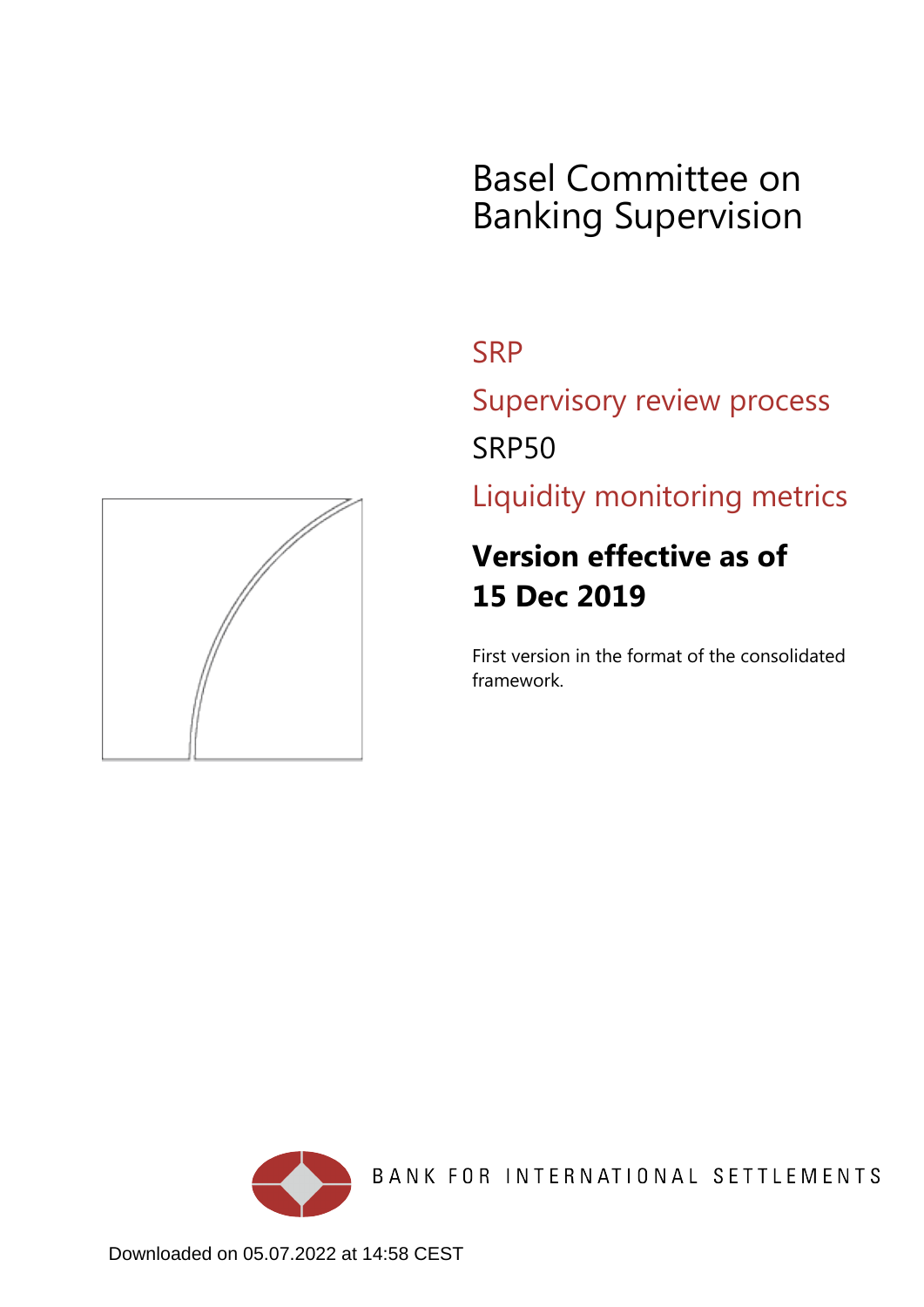*© Bank for International Settlements 2022. All rights reserved.*

Downloaded on 05.07.2022 at 14:58 CEST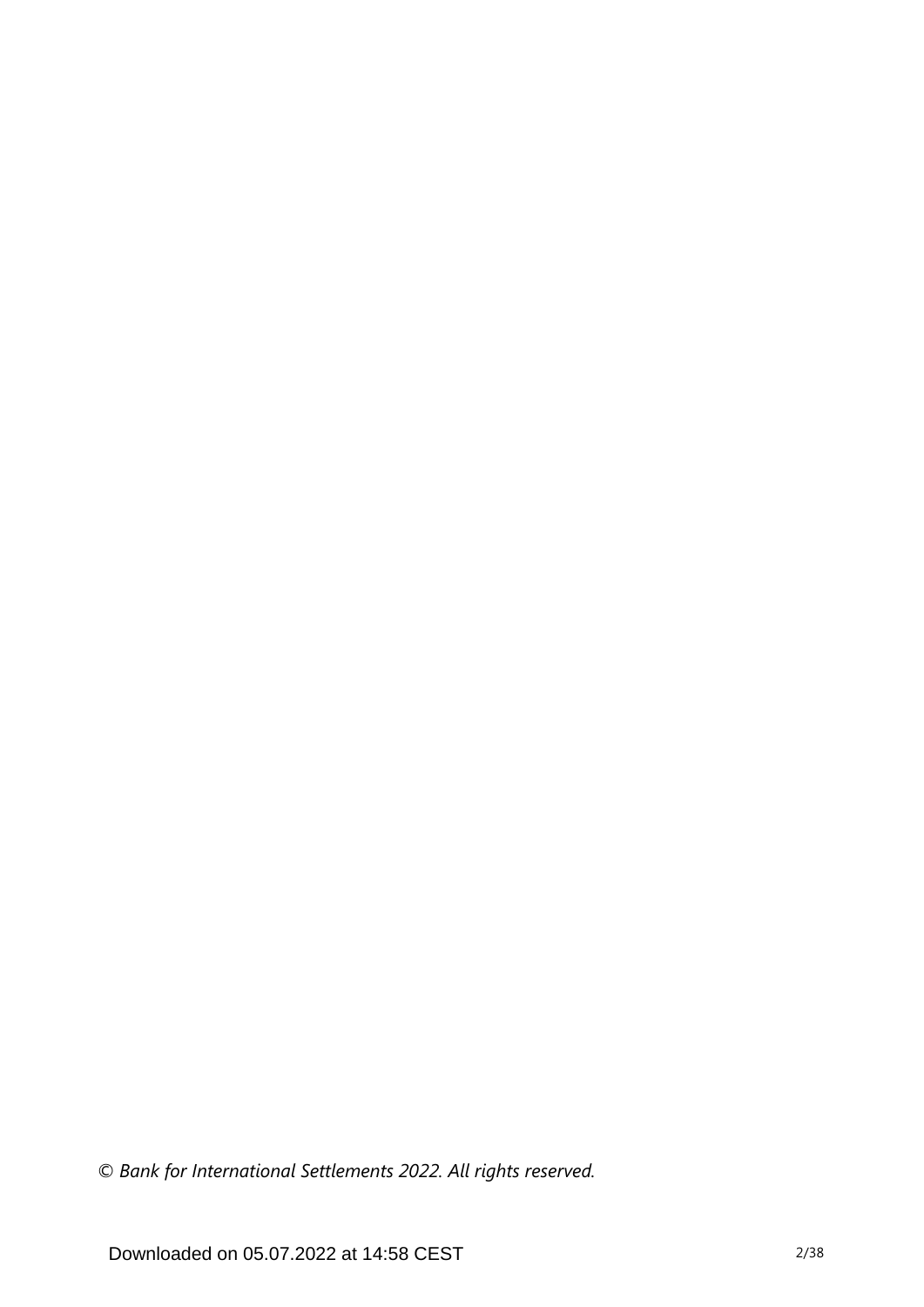## **Introduction**

- In addition to the Liquidity Coverage Ratio (LCR) and Net Stable Funding Ratio (NSFR) standards, the minimum quantitative standards that banks must comply with, the Committee has developed a set of liquidity risk monitoring tools to measure other dimensions of a bank's liquidity and funding risk profile. These tools promote global consistency in supervising ongoing liquidity and funding risk exposures of banks, and in communicating these exposures to home and host supervisors. These metrics capture specific information related to a bank's cash flows, balance sheet structure, available unencumbered collateral and certain market indicators. **50.1**
- These metrics, together with the LCR and NSFR standard, provide the cornerstone of information that aid supervisors in assessing the liquidity risk of a bank. In addition, supervisors may need to supplement this framework by using additional tools and metrics tailored to help capture elements of liquidity risk specific to their jurisdictions. In utilising these metrics, supervisors should take action when potential liquidity difficulties are signalled through a negative trend in the metrics, or when a deteriorating liquidity position is identified, or when the absolute result of the metric identifies a current or potential liquidity problem. Examples of actions that supervisors can take are outlined in the Committee's Sound Principles (paragraphs  $141-143$  $141-143$ ).<sup>1</sup> **50.2**

## <span id="page-2-1"></span>*Footnotes*

<span id="page-2-0"></span>*[1](#page-2-1)*

*The Basel Committee's "Principles for Sound Liquidity Risk Management and Supervision" also contain more general guidance for banks and supervisors on liquidity risk management ( [www.bis.org/publ](https://www.bis.org/publ/bcbs144.htm) [/bcbs144.htm](https://www.bis.org/publ/bcbs144.htm) ).*

<span id="page-2-2"></span>Consistent with their broader liquidity risk management responsibilities, bank management will be responsible for collating and submitting the monitoring data for the tools to their banking supervisor.<sup>[2](#page-3-0)</sup> It is recognised that banks may need to liaise closely with counterparts, including payment system operators and correspondent banks, to collate the data. However, banks and supervisors are not required to disclose these reporting requirements publicly. Public disclosure is not intended to be part of these monitoring tools. **50.3**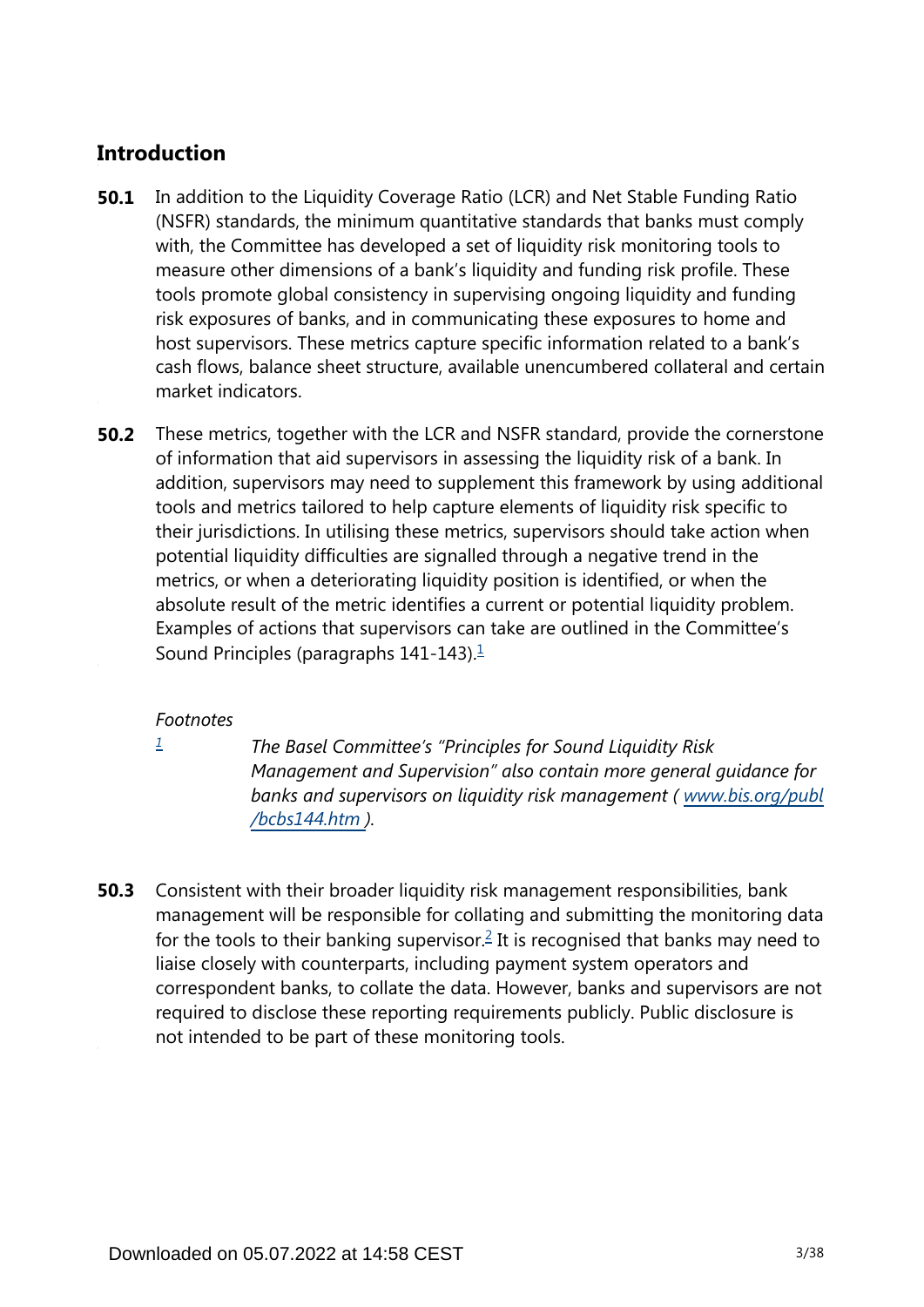<span id="page-3-0"></span>*[2](#page-2-2)*

*As agreed by national authorities in a particular jurisdiction, the monitoring data may be collected by a relevant domestic oversight authority (eg payments system overseer) instead of the banking supervisor.*

<span id="page-3-5"></span><span id="page-3-4"></span>The tools in this chapter are for monitoring purposes only. Internationally active banks must apply these tools. These tools may also be useful in promoting sound liquidity management practices for other banks, whether they are direct participants<sup>[3](#page-3-1)</sup> of a large-value payment system (LVPS)<sup>[4](#page-3-2)</sup> or use a correspondent bank to settle payments. National supervisors will determine the extent to which the tools apply to non-internationally active banks within their jurisdictions.<sup>[5](#page-3-3)</sup> **50.4**

#### *Footnotes*

<span id="page-3-1"></span>*[3](#page-3-4)*

*"Direct participant" means a participant in a large-value payment system that can settle transactions without using an intermediary. If not a direct participant, a participant will need to use the services of a direct participant (a correspondent bank) to perform particular settlements on its behalf. Banks can be a direct participant in a largevalue payment system while using a correspondent bank to settle particular payments, for example, payments for an ancillary system. Not all tools will be relevant to all reporting banks as liquidity profiles will differ between banks (eg whether they access payment and settlement systems directly or indirectly or whether they provide correspondent banking services and intraday credit facilities to other banks).* 

- <span id="page-3-2"></span>*An LVPS is a funds transfer system that typically handles large-value and high-priority payments. In contrast to retail payment systems, many LVPSs are operated by central banks, using a real-time gross settlement (RTGS) system or equivalent mechanism. See Section 1.10 of CPSS/IOSCO Principles for financial market infrastructures, April 2012. [4](#page-3-4)*
- <span id="page-3-3"></span>*Throughout this document, all references to banks subject to the monitoring tools (in some instances the term reporting bank is used for the sake of clarity) should be interpreted in accordance with the scope of application set forth in this paragraph. [5](#page-3-5)*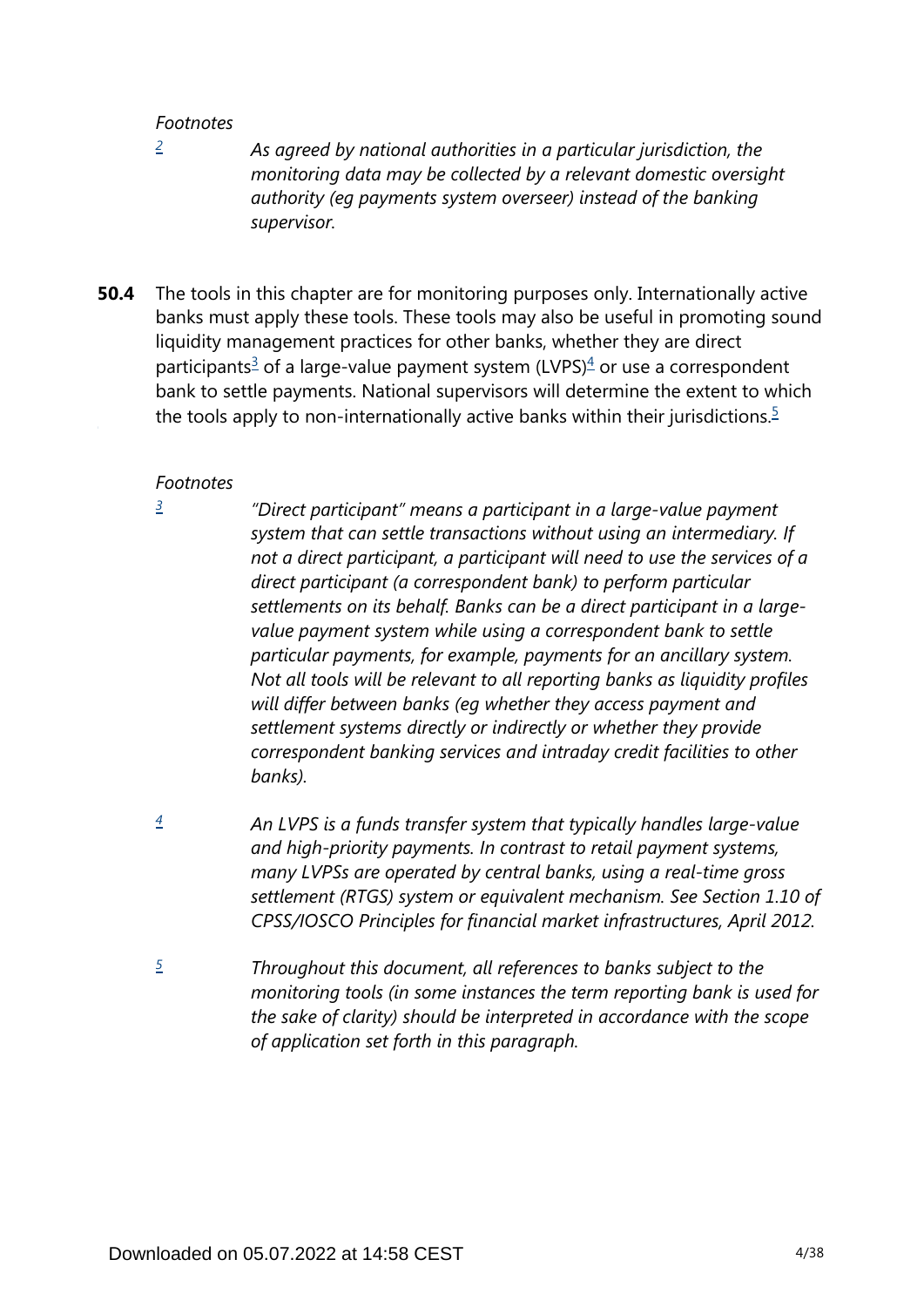<span id="page-4-1"></span>The intraday monitoring tools should be reported monthly, alongside the LCR reporting requirements (see [LCR20.7](https://www.bis.org/basel_framework/chapter/LCR/20.htm?tldate=20281012&inforce=20191215&published=20191215#paragraph_LCR_20_20191215_20_7)). Banks should agree with their supervisors the scope of application and reporting arrangements between home and host authorities.<sup>[6](#page-4-0)</sup>

#### *Footnotes*

*[6](#page-4-1)*

*In some cases, it will also require co-operation between home and host authorities.*

## <span id="page-4-0"></span>**Contractual maturity mismatch**

- The contractual maturity mismatch profile identifies the gaps between the contractual inflows and outflows of liquidity for defined time bands. These maturity gaps indicate how much liquidity a bank would potentially need to raise in each of these time bands if all outflows occurred at the earliest possible date. This metric provides insight into the extent to which the bank relies on maturity transformation under its current contracts. The metric is defined as contractual cash and security inflows and outflows from all on- and off-balance sheet items, mapped to defined time banks based on their respective maturities. **50.6**
- A bank should report contractual cash and security flows in the relevant time bands based on their residual contractual maturity. Supervisors in each jurisdiction will determine the specific template, including required time bands, by which data must be reported. Supervisors should define the time buckets so as to be able to understand the bank's cash flow position. Possibilities include requesting the cash flow mismatch to be constructed for the overnight, 7 day, 14 day, 1, 2, 3, 6 and 9 months, 1, 2, 3, 5 and beyond 5 years buckets. Instruments that have no specific maturity (non-defined or open maturity) should be reported separately, with details on the instruments, and with no assumptions applied as to when maturity occurs. Information on possible cash flows arising from derivatives such as interest rate swaps and options should also be included to the extent that their contractual maturities are relevant to the understanding of the cash flows. **50.7**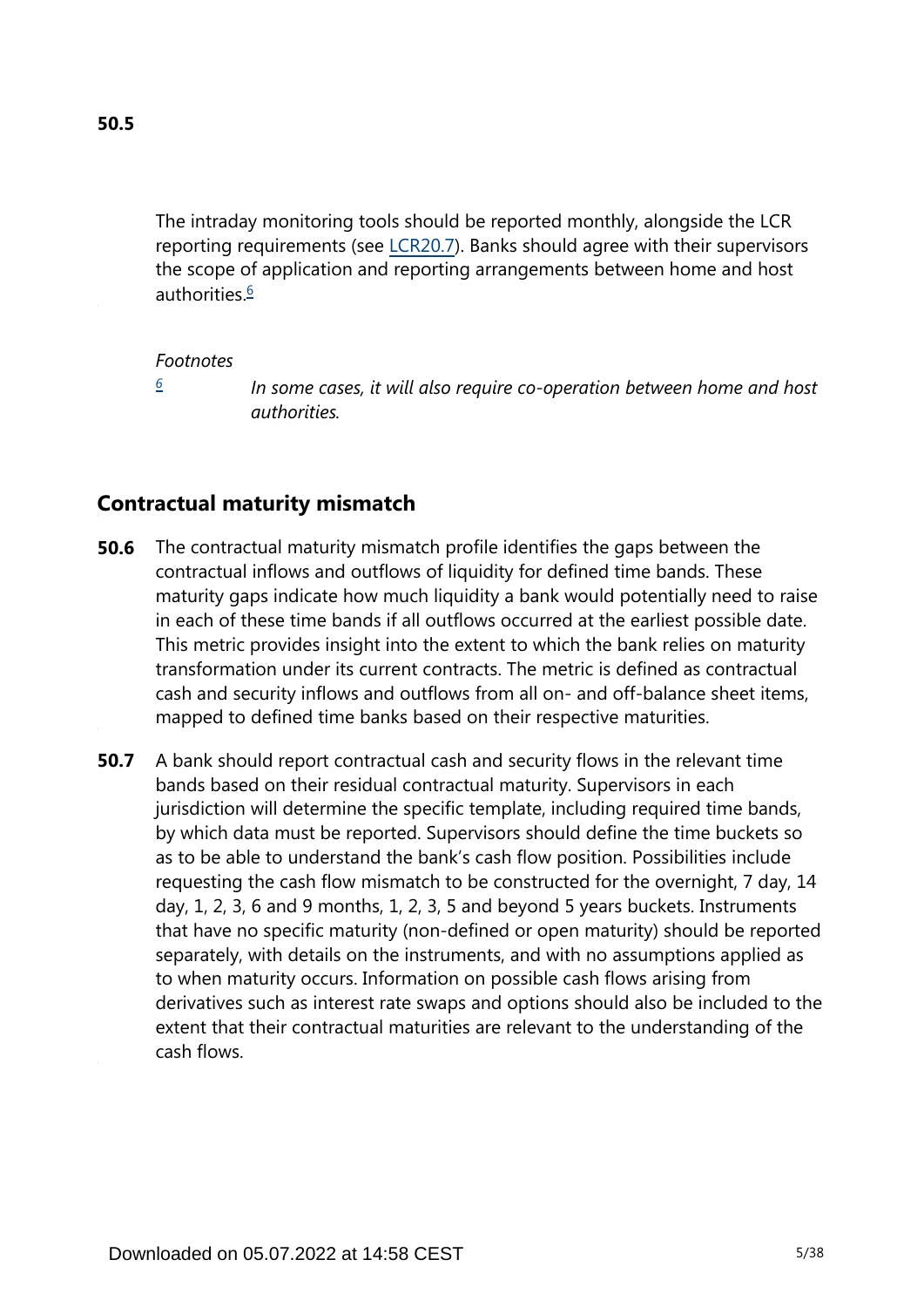- **50.8** At a minimum, the data collected from the contractual maturity mismatch should provide data on the categories outlined in the LCR. Some additional accounting (non-dated) information such as capital or non-performing loans may need to be reported separately.
- **50.9** The following assumptions should be made with regard to contractual cash flows.
	- (1) No rollover of existing liabilities is assumed to take place. For assets, the bank is assumed not to enter into any new contracts.
	- (2) Contingent liability exposures that would require a change in the state of the world (such as contracts with triggers based on a change in prices of financial instruments or a downgrade in the bank's credit rating) need to be detailed, grouped by what would trigger the liability, with the respective exposures clearly identified.
	- (3) A bank should record all securities flows. This will allow supervisors to monitor securities movements that mirror corresponding cash flows as well as the contractual maturity of collateral swaps and any uncollateralised stock lending/borrowing where stock movements occur without any corresponding cash flows.
	- (4) A bank should report separately the customer collateral received that the bank is permitted to rehypothecate as well as the amount of such collateral that is rehypothecated at each reporting date. This also will highlight instances when the bank is generating mismatches in the borrowing and lending of customer collateral.
- **50.10** Banks will provide the raw data to the supervisors, with no assumptions included in the data. Standardised contractual data submission by banks enables supervisors to build a market-wide view and identify market outliers vis-à-vis liquidity.
- **50.11** Given that the metric is based solely on contractual maturities with no behavioural assumptions, the data will not reflect actual future forecasted flows under the current, or future, strategy or plans, ie, under a going-concern view. Also, contractual maturity mismatches do not capture outflows that a bank may make in order to protect its franchise, even where contractually there is no obligation to do so. For analysis, supervisors can apply their own assumptions to reflect alternative behavioural responses in reviewing maturity gaps.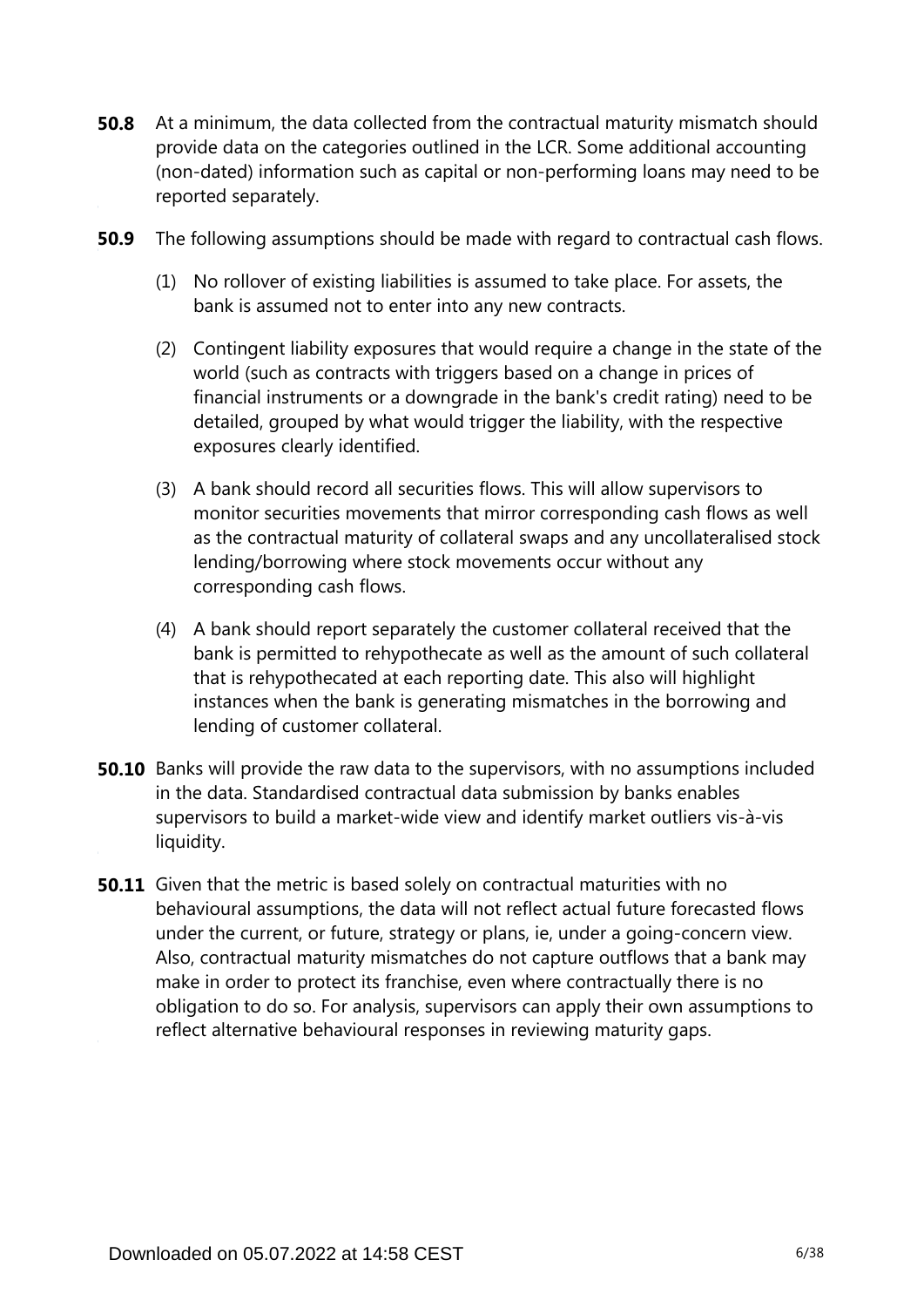**50.12** As outlined in the Sound Principles, banks should also conduct their own maturity mismatch analyses, based on going-concern behavioural assumptions of the inflows and outflows of funds in both normal situations and under stress. These analyses should be based on strategic and business plans and should be shared and discussed with supervisors, and the data provided in the contractual maturity

mismatch should be utilised as a basis of comparison. When firms are contemplating material changes to their business models, it is crucial for supervisors to request projected mismatch reports as part of an assessment of impact of such changes to prudential supervision. Examples of such changes include potential major acquisitions or mergers or the launch of new products that have not yet been contractually entered into. In assessing such data supervisors need to be mindful of assumptions underpinning the projected mismatches and whether they are prudent.

**50.13** A bank should be able to indicate how it plans to bridge any identified gaps in its internally generated maturity mismatches and explain why the assumptions applied differ from the contractual terms. The supervisor should challenge these explanations and assess the feasibility of the bank's funding plans.

## **Concentration of funding**

- **50.14** This metric is meant to identify those sources of wholesale funding that are of such significance that withdrawal of this funding could trigger liquidity problems. The metric thus encourages the diversification of funding sources recommended in the Committee's Sound Principles. It is defined as follows:
	- (1) Funding liabilities sourced from each significant counterparty as a % of total liabilities
	- (2) Funding liabilities sourced from each significant production / instrument as a % of total liabilities
	- (3) List of asset and liability amounts by significant currency
- **50.15** The numerator for [SRP50.14\(](https://www.bis.org/basel_framework/chapter/SRP/50.htm?tldate=20281012&inforce=20191215&published=20191215#paragraph_SRP_50_20191215_50_14)1) and SRP50.14(2) is determined by examining funding concentrations by counterparty or type of instrument/product. Banks and supervisors should monitor both the absolute percentage of the funding exposure, as well as significant increases in concentrations.
- <span id="page-6-0"></span>**50.16** The numerator for counterparties is calculated by aggregating the total of all types of liabilities to a single counterparty or group of connected or affiliated counterparties, as well as all other direct borrowings, both secured and unsecured, which the bank can determine arise from the same counterparty<sup>[3](#page-7-0)</sup> (such as for overnight commercial paper / certificate of deposit (CP/CD) funding).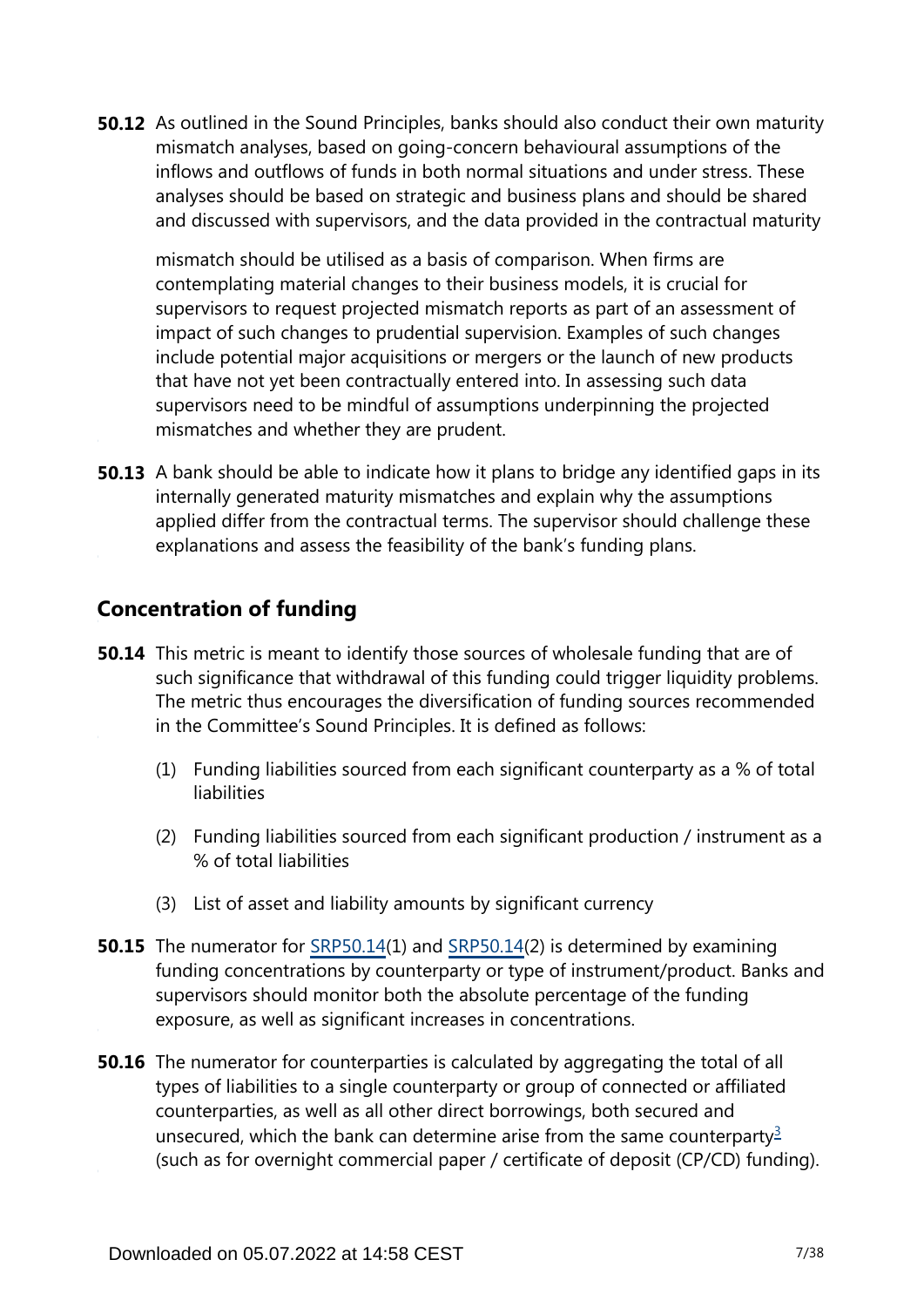<span id="page-7-0"></span>*[3](#page-6-0)*

*For some funding sources, such as debt issues that are transferable across counterparties (such as CP/CD funding dated longer than overnight, etc), it is not always possible to identify the counterparty holding the debt.*

- **50.17** A "significant counterparty" is defined as a single counterparty or group of connected or affiliated counterparties accounting in aggregate for more than 1% of the bank's total balance sheet, although in some cases there may be other defining characteristics based on the funding profile of the bank. A group of connected counterparties is, in this context, defined in the same way as in the "Large Exposure" regulation of the host country in the case of consolidated reporting for solvency purposes. Intra-group deposits and deposits from related parties should be identified specifically under this metric, regardless of whether the metric is being calculated at a legal entity or group level, due to the potential limitations to intra-group transactions in stressed conditions.
- **50.18** The numerator for type of instrument/product should be calculated for each individually significant funding instrument/product, as well as by calculating groups of similar types of instruments/products.
- **50.19** A "significant instrument/product" is defined as a single instrument/product or group of similar instruments/products that in aggregate amount to more than 1% of the bank's total balance sheet.
- **50.20** In order to capture the amount of structural currency mismatch in a bank's assets and liabilities, banks are required to provide a list of the amount of assets and liabilities in each significant currency.
- **50.21** A currency is considered "significant" if the aggregate liabilities denominated in that currency amount to 5% or more of the bank's total liabilities.
- **50.22** The above metrics should be reported separately for the time horizons of less than one month, 1-3 months, 3-6 months, 6-12 months, and for longer than 12 months.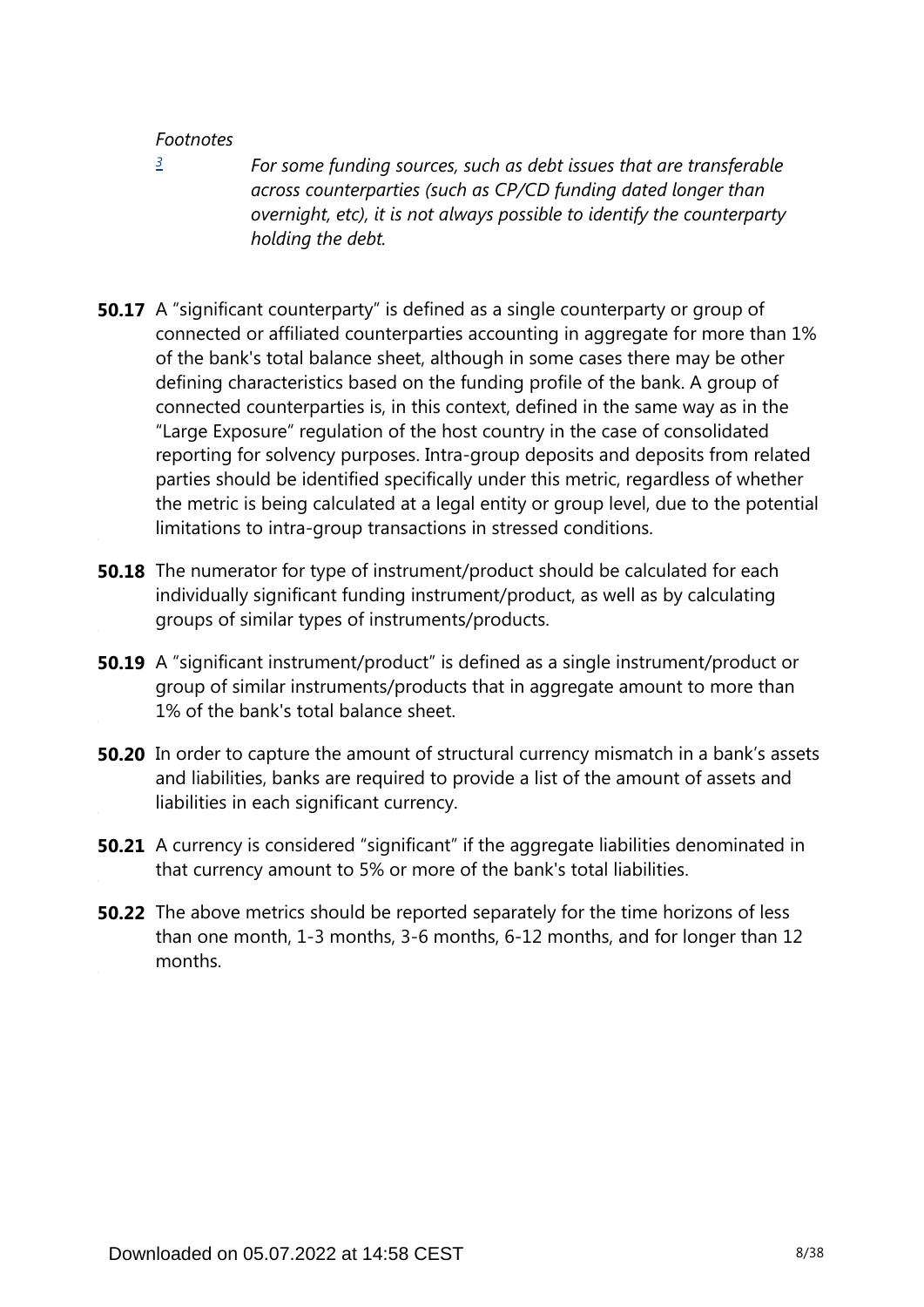<span id="page-8-1"></span>**50.23** In utilising this metric to determine the extent of funding concentration to a certain counterparty, both the bank and supervisors must recognise that currently it is not possible to identify the actual funding counterparty for many types of debt.<sup>[8](#page-8-0)</sup> The actual concentration of funding sources, therefore, could likely be higher than this metric indicates. The list of significant counterparties could change frequently, particularly during a crisis. Supervisors should consider the potential for herding behaviour on the part of funding counterparties in the case of an institution-specific problem. In addition, under market-wide stress, multiple

funding counterparties and the bank itself may experience concurrent liquidity pressures, making it difficult to sustain funding, even if sources appear well diversified.

#### *Footnotes*

<span id="page-8-0"></span>*[8](#page-8-1)*

*For some funding sources, such as debt issues that are transferable across counterparties (such as CP/CD funding dated longer than overnight, etc), it is not always possible to identify the counterparty holding the debt* 

<span id="page-8-3"></span>**50.24** In interpreting this metric, one must recognise that the existence of bilateral funding transactions may affect the strength of commercial ties and the amount of the net outflow  $\frac{9}{5}$  $\frac{9}{5}$  $\frac{9}{5}$ 

#### *Footnotes*

*[9](#page-8-3)*

*Eg where the monitored institution also extends funding or has large unused credit lines outstanding to the "significant counterparty".*

- <span id="page-8-2"></span>**50.25** These metrics do not indicate how difficult it would be to replace funding from any given source.
- **50.26** To capture potential foreign exchange risks, the comparison of the amount of assets and liabilities by currency will provide supervisors with a baseline for discussions with the banks about how they manage any currency mismatches through swaps, forwards, etc. It is meant to provide a base for further discussions with the bank rather than to provide a snapshot view of the potential risk.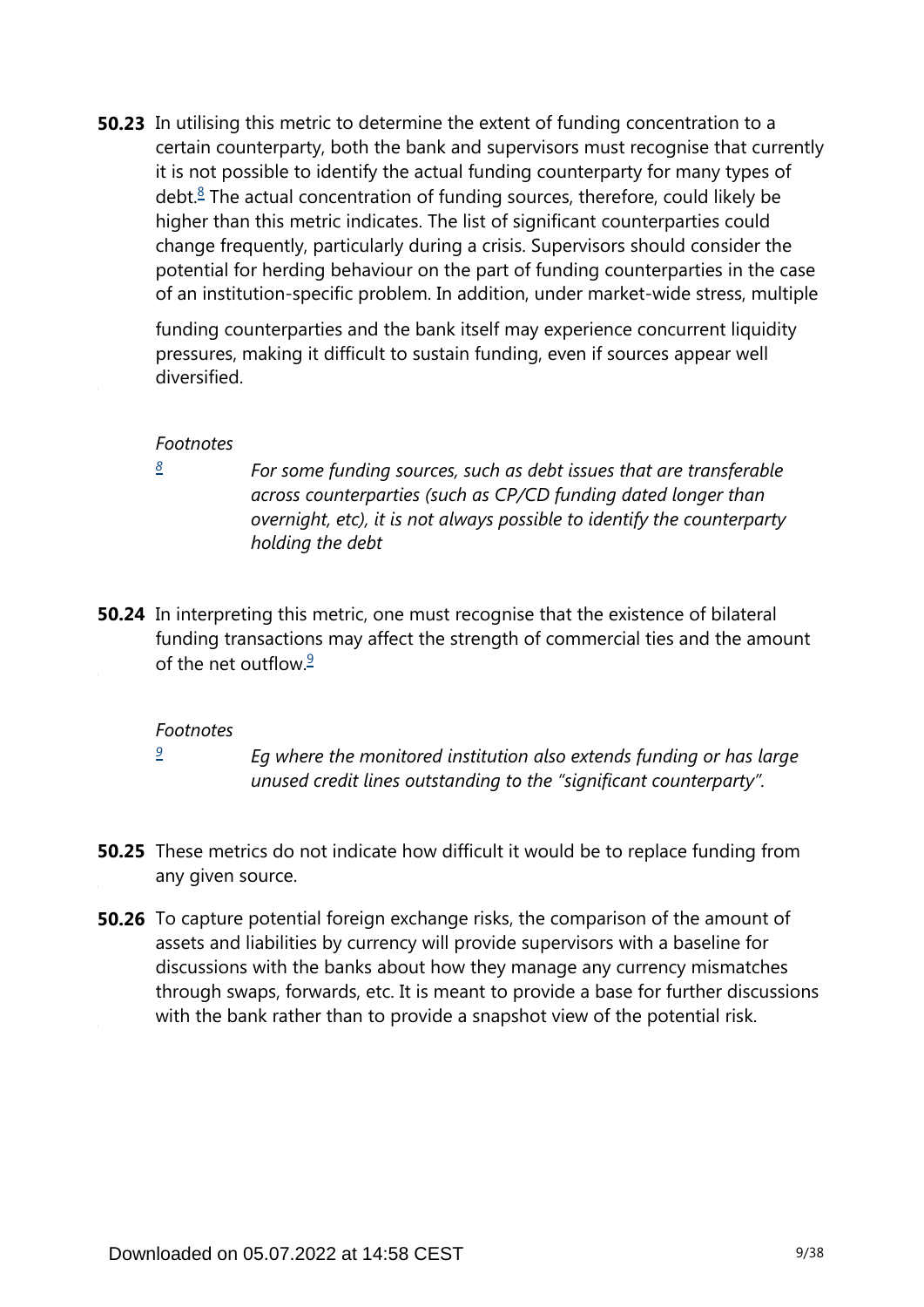## **Available unencumbered assets**

- **50.27** These metrics provide supervisors with data on the quantity and key characteristics, including currency denomination and location, of banks' available unencumbered assets. These assets have the potential to be used as collateral to raise additional high-quality liquid assets (HQLA) or secured funding in secondary markets or are eligible at central banks and as such may potentially be additional sources of liquidity for the bank. The metrics are defined as:
	- (1) available unencumbered assets that are marketable as collateral in secondary markets; and
	- (2) available unencumbered assets that are eligible for central banks' standing facilities.
- **50.28** A bank is to report the amount, type and location of available unencumbered assets that could serve as collateral for secured borrowing in secondary markets at prearranged or current haircuts at reasonable costs.
- **50.29** Likewise, a bank should report the amount, type and location of available unencumbered assets that are eligible for secured financing with relevant central banks at prearranged (if available) or current haircuts at reasonable costs, for standing facilities only (ie excluding emergency assistance arrangements). This would include collateral that has already been accepted at the central bank but remains unused. For assets to be counted in this metric, the bank must have already put in place the operational procedures that would be needed to monetise the collateral.
- **50.30** A bank should report separately the customer collateral received that the bank is permitted to deliver or re-pledge, as well as the part of such collateral that it is delivering or re-pledging at each reporting date.
- **50.31** In addition to providing the total amounts available, a bank should report these items categorised by significant currency. A currency is considered "significant" if the aggregate stock of available unencumbered collateral denominated in that currency amounts 5% or more of the associated total amount of available unencumbered collateral (for secondary markets or central banks).
- **50.32** In addition, a bank must report the estimated haircut that the secondary market or relevant central bank would require for each asset. In the case of the latter, a bank would be expected to reference, under business as usual, the haircut required by the central bank that it would normally access (which likely involves matching funding currency – eg European Central Bank for euro-denominated funding, Bank of Japan for yen funding, etc).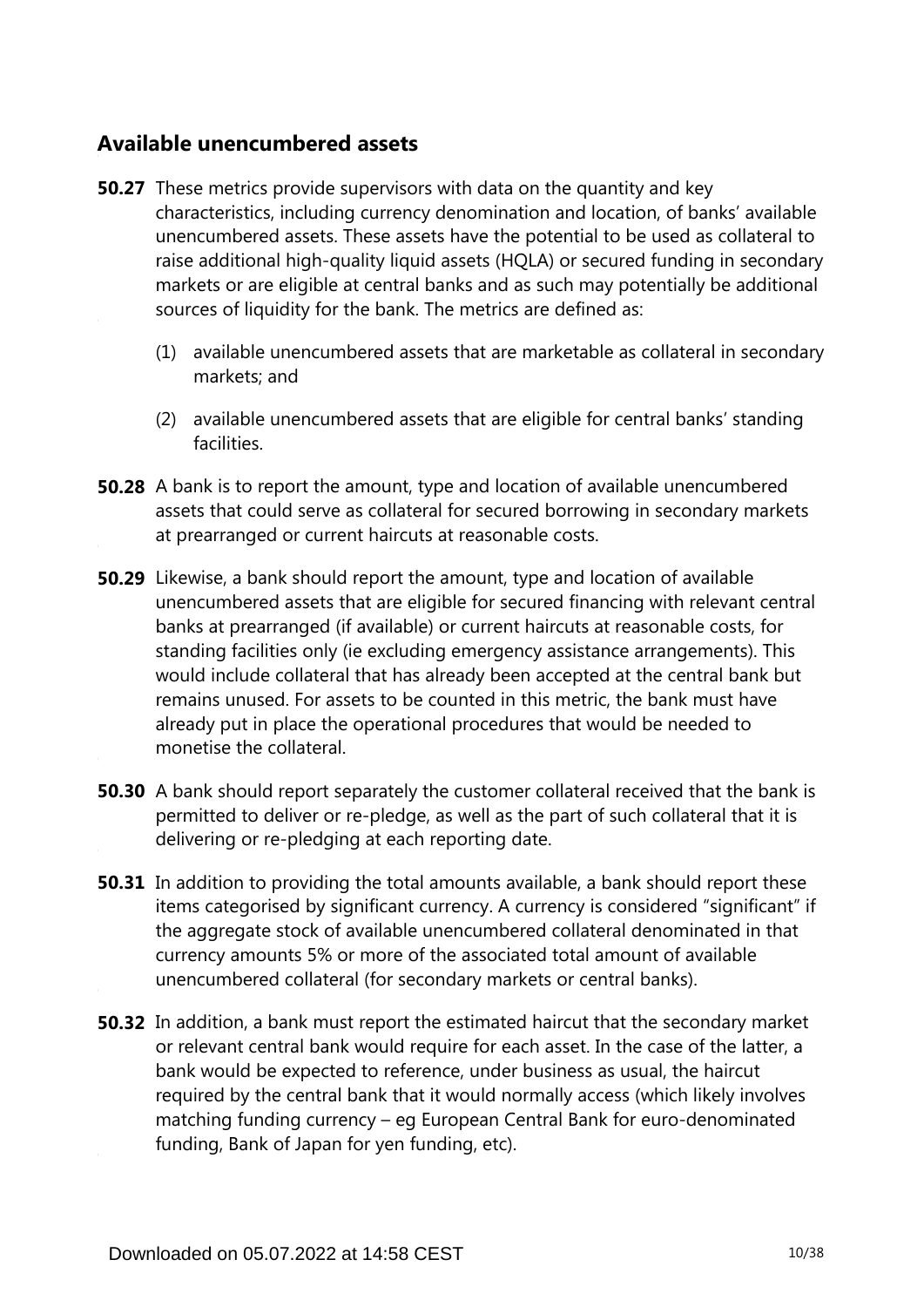- **50.33** As a second step after reporting the relevant haircuts, a bank should report the expected monetised value of the collateral (rather than the notional amount) and where the assets are actually held, in terms of the location of the assets and what business lines have access to those assets.
- **50.34** These metrics are useful for examining the potential for a bank to generate an additional source of HQLA or secured funding. They will provide a standardised measure of the extent to which the LCR can be quickly replenished after a liquidity shock either via raising funds in private markets or utilising central bank standing facilities. The metrics do not, however, capture potential changes in counterparties' haircuts and lending policies that could occur under either a systemic or idiosyncratic event and could provide false comfort that the estimated monetised value of available unencumbered collateral is greater than it would be when it is most needed. Supervisors should keep in mind that these metrics do not compare available unencumbered assets to the amount of outstanding secured funding or any other balance sheet scaling factor. To gain a more complete picture, the information generated by these metrics should be complemented with the maturity mismatch metric and other balance sheet data.

## **LCR by significant currency**

<span id="page-10-1"></span>**50.35** While the LCR is required to be met in one single currency, in order to better capture potential currency mismatches, banks and supervisors should also monitor the LCR in significant currencies. This will allow the bank and the supervisor to track potential currency mismatch issues that could arise. This metric is defined as follows  $\frac{10}{10}$  $\frac{10}{10}$  $\frac{10}{10}$ 

Stock of HQLA in each significant currency Foreign currency  $LCR = \frac{Stock\ of\ HQLA\ in\ each\ significant\ currency} {Total\ net\ cash\ outflows\ over\ a\ 30\ day\ time\ period\ in\ each\ significant\ currency}$ 

## *Footnotes*

*[10](#page-10-1)*

*Amount of total net foreign exchange cash outflows should be net of foreign exchange hedges.*

<span id="page-10-2"></span><span id="page-10-0"></span>**50.36** The definition of the stock of high-quality foreign exchange assets and total net foreign exchange cash outflows should mirror those of the LCR for common currencies $\frac{11}{1}$  $\frac{11}{1}$  $\frac{11}{1}$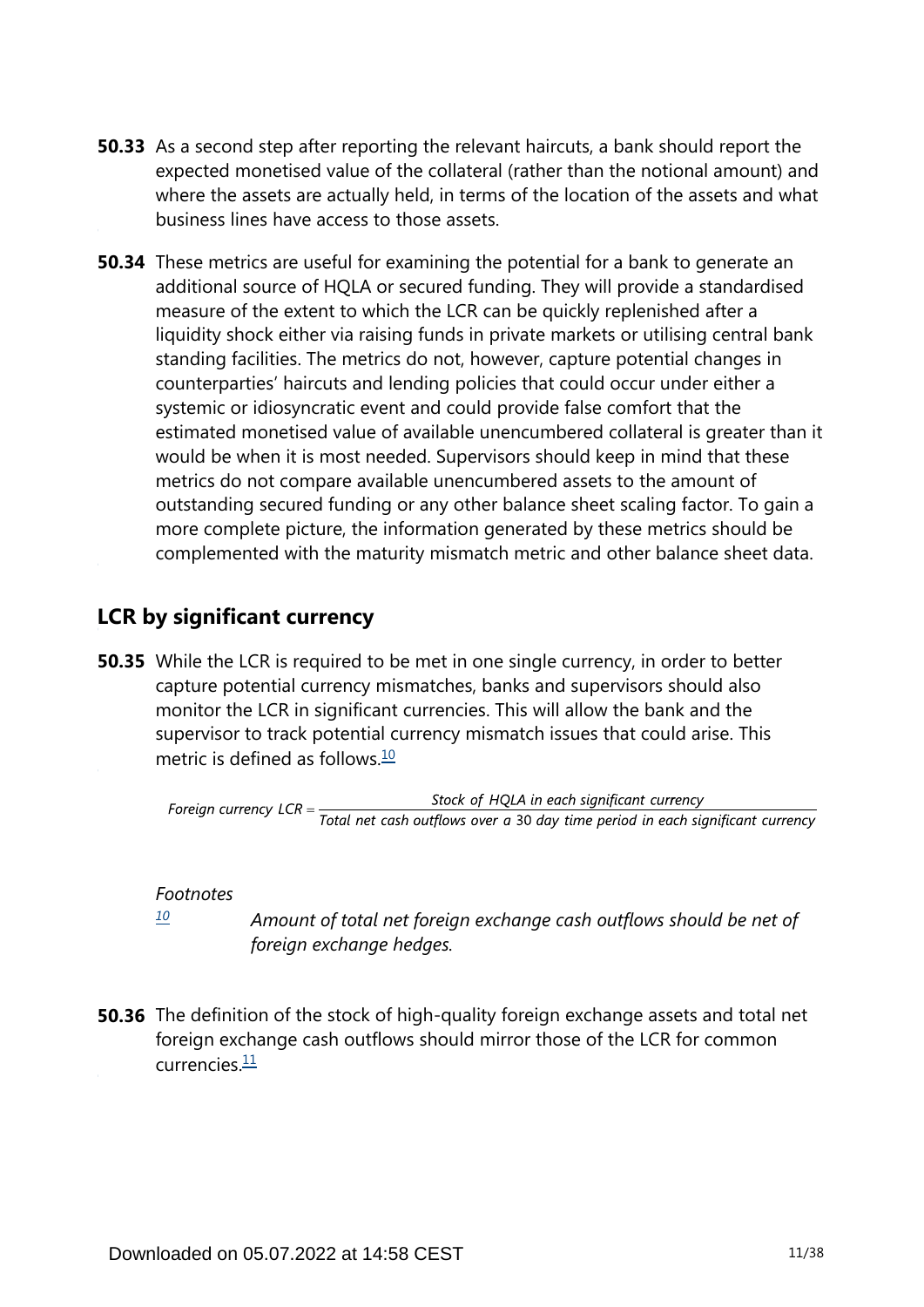<span id="page-11-0"></span>*[11](#page-10-2)*

- *Cash flows from assets, liabilities and off-balance sheet items will be computed in the currency that the counterparties are obliged to deliver to settle the contract, independent of the currency to which the contract is indexed (or "linked"), or the currency whose fluctuation it is intended to hedge.*
- **50.37** A currency is considered "significant" if the aggregate liabilities denominated in that currency amount to 5% or more of the bank's total liabilities.
- **50.38** As the foreign currency LCR is not a minimum requirement but a monitoring tool, it does not have an internationally defined minimum required threshold. Nonetheless, supervisors in each jurisdiction could set minimum monitoring ratios for the foreign exchange LCR, below which a supervisor should be alerted. In this case, the ratio at which supervisors should be alerted would depend on the stress assumption. Supervisors should evaluate banks' ability to raise funds in foreign currency markets and the ability to transfer a liquidity surplus from one currency to another and across jurisdictions and legal entities. Therefore, the ratio should be higher for currencies in which the supervisors evaluate a bank's ability to raise funds in foreign currency markets or the ability to transfer a liquidity surplus from one currency to another and across jurisdictions and legal entities to be limited.
- **50.39** This metric is meant to allow the bank and supervisor to track potential currency mismatch issues that could arise in a time of stress.

## **Market-related monitoring tools**

- **50.40** High-frequency market data with little or no time lag can be used as early warning indicators in monitoring potential liquidity difficulties at banks.
- While there are many types of data available in the market, supervisors can **50.41** monitor data at the following levels to focus on potential liquidity difficulties:
	- (1) market-wide information;
	- (2) information on the financial sector; and
	- (3) bank-specific information.
- **50.42** Supervisors can monitor information both on the absolute level and direction of major markets and consider their potential impact on the financial sector and the specific bank. Market-wide information is also crucial when evaluating assumptions behind a bank's funding plan.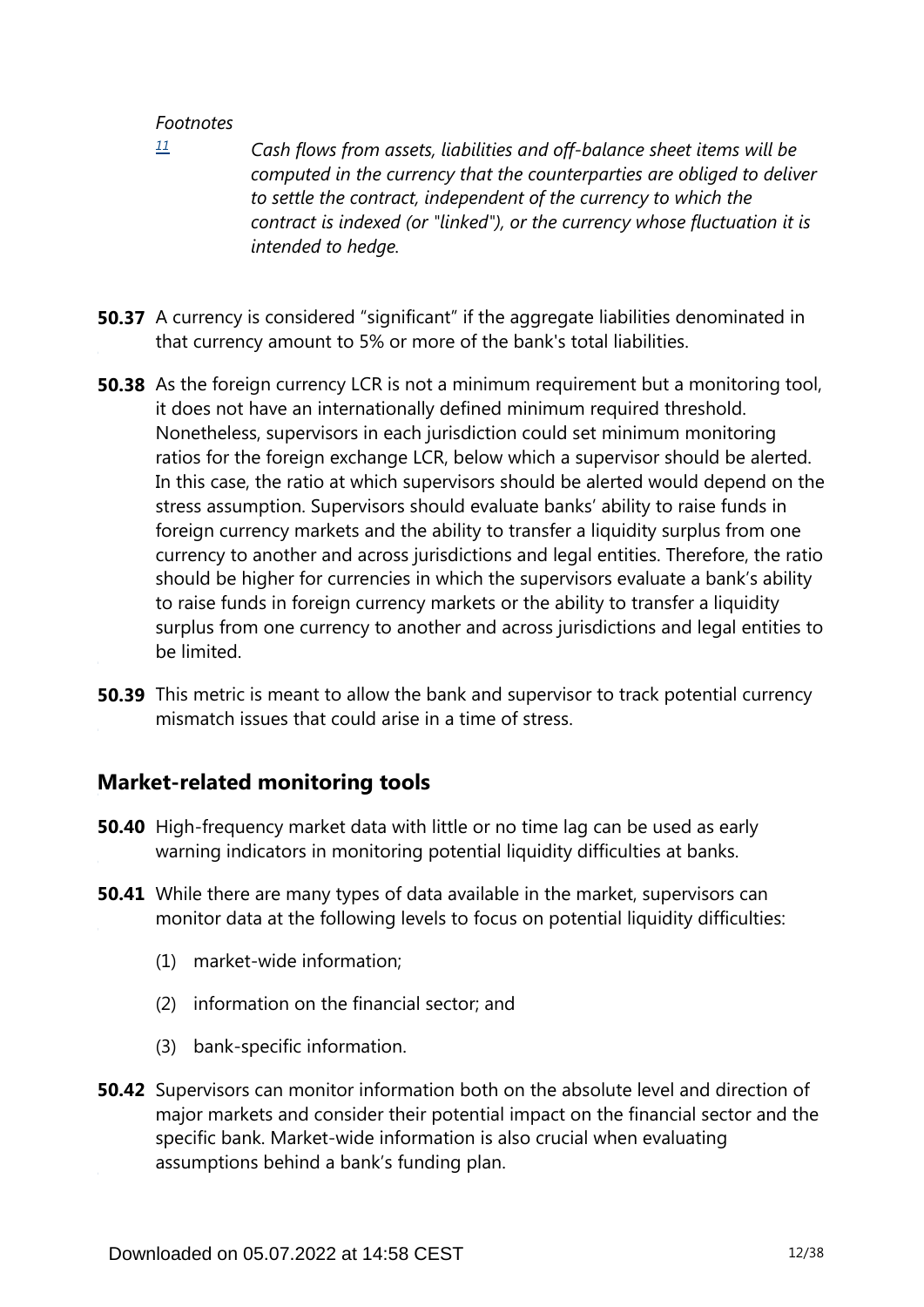- **50.43** Valuable market information to monitor includes, but is not limited to, equity prices (ie overall stock markets and sub-indices in various jurisdictions relevant to the activities of the supervised banks), debt markets (money markets, mediumterm notes, long term debt, derivatives, government bond markets, credit default spread indices, etc); foreign exchange markets, commodities markets, and indices related to specific products, such as for certain securitised products (eg the ABX asset-backed securities index).
- **50.44** To track whether the financial sector as a whole is mirroring broader market movements or is experiencing difficulties, information to be monitored includes equity and debt market information for the financial sector broadly and for specific subsets of the financial sector, including indices.
- **50.45** To monitor whether the market is losing confidence in a particular institution or has identified risks at an institution, it is useful to collect information on equity prices, credit default swap (CDS) spreads, money-market trading prices, the situation of roll-overs and prices for various lengths of funding, the price/yield of bank debenture or subordinated debt in the secondary market.
- **50.46** Information such as equity prices and credit spreads are readily available. However, the accurate interpretation of such information is important. For instance, the same CDS spread in numerical terms may not necessarily imply the same risk across markets due to market-specific conditions such as low market liquidity. Also, when considering the liquidity impact of changes in certain data points, the reaction of other market participants to such information can be different, as various liquidity providers may emphasise different types of data.

## **Monitoring tools for intraday liquidity management**

- **50.47** A bank's failure to effectively manage intraday liquidity could leave it unable to meet its payment and settlement obligations on a timely basis, which could lead to liquidity dislocations that cascade quickly across many systems and institutions. As such, the bank's management of intraday liquidity risk should be considered as a crucial part of liquidity risk management. It should also actively manage its collateral positions and have the ability to calculate all of its collateral positions.
- <span id="page-12-0"></span>**50.48** For the purpose of this chapter, the following definitions will apply to the terms stated below.
	- (1) intraday liquidity: funds which can be accessed during the business day, usually to enable banks to make payments in real time; $\frac{12}{1}$  $\frac{12}{1}$  $\frac{12}{1}$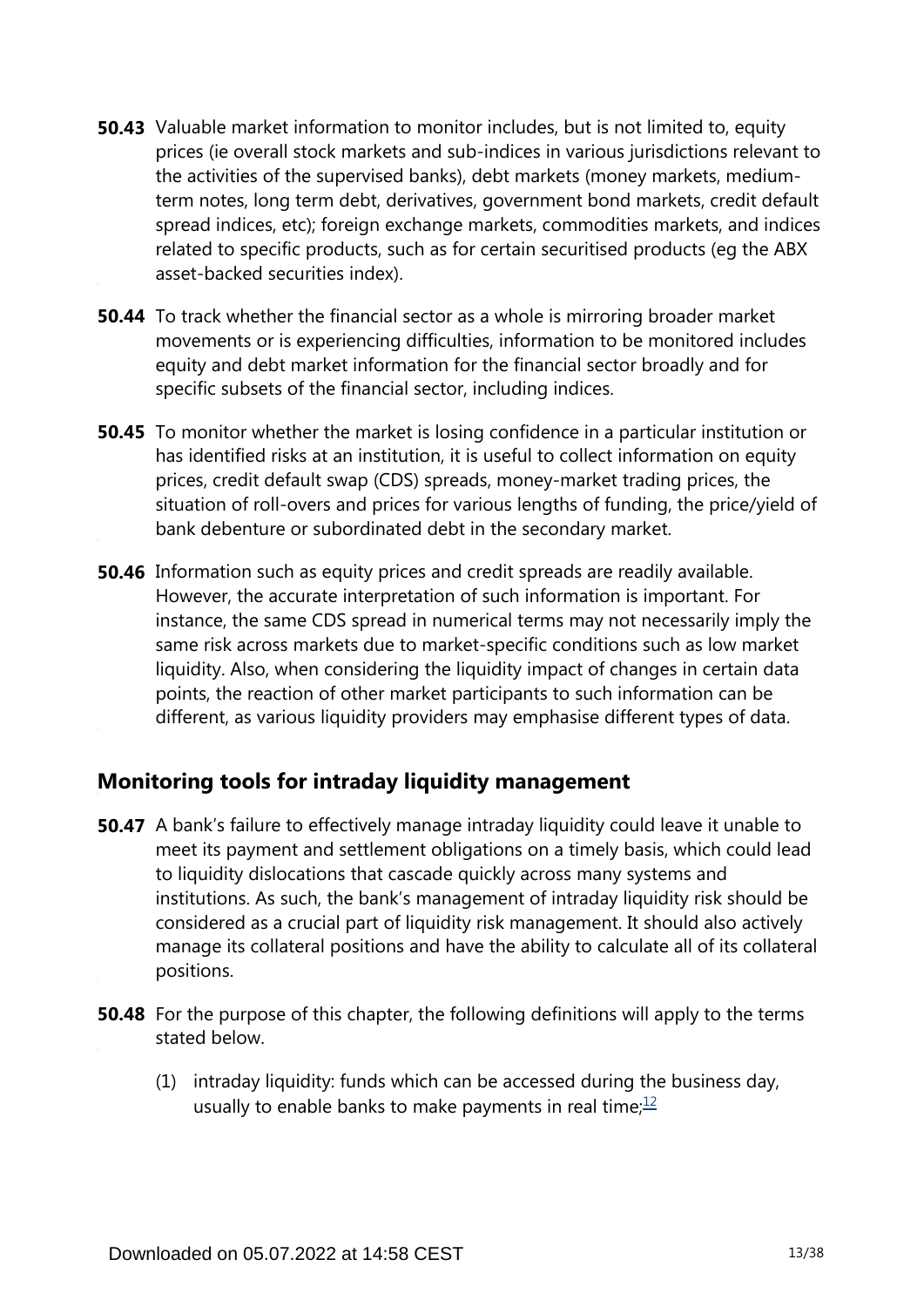- (2) business day: the opening hours of the LVPS or of correspondent banking services during which a bank can receive and make payments in a local jurisdiction;
- (3) intraday liquidity risk: the risk that a bank fails to manage its intraday liquidity effectively, which could leave it unable to meet a payment obligation at the time expected, thereby affecting its own liquidity position and that of other parties; and
- (4) time-specific obligations: obligations which must be settled at a specific time within the day or have an expected intraday settlement deadline.

<span id="page-13-0"></span>*[12](#page-12-0)*

*See the Committee on Payments and Market Infrastructures' glossary of payments and market infrastructure terminology as a reference to the standard terms and definitions used in connection with payment, clearing, settlement and related arrangements ( [www.bis.org/cpmi/publ](https://www.bis.org/cpmi/publ/d00b.htm) [/d00b.htm](https://www.bis.org/cpmi/publ/d00b.htm) ).*

## **Intraday liquidity sources and usage**

<span id="page-13-1"></span>**50.49** The following sets out the main constituent elements of a bank's intraday liquidity sources and usage. $13$  The list should not be taken as exhaustive.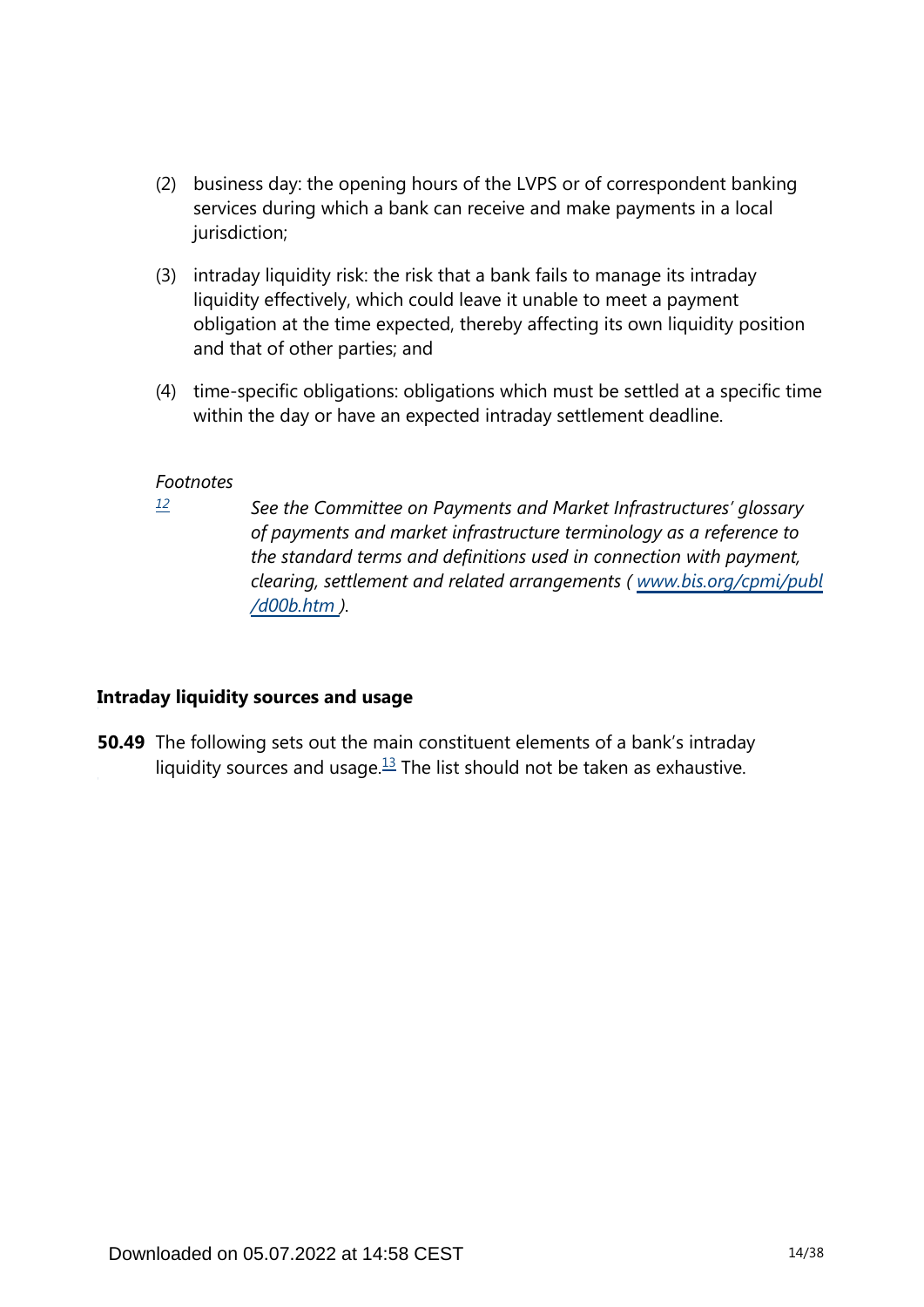#### <span id="page-14-0"></span>(1) Sources

- (a) Own sources
	- (i) Reserve balances at the central bank;
	- (ii) Collateral pledged with the central bank or with ancillary systems $\frac{14}{1}$  $\frac{14}{1}$  $\frac{14}{1}$ that can be freely converted into intraday liquidity;
	- (iii) Unencumbered assets on a bank's balance sheet that can be freely converted into intraday liquidity;
	- (iv) Secured and unsecured, committed and uncommitted credit lines $15$ available intraday;
	- (v) Balances with other banks that can be used for intraday settlement.
- <span id="page-14-1"></span>(b) Other sources
	- (i) Payments received from other LVPS participants;
	- (ii) Payments received from ancillary systems;
	- (iii) Payments received through correspondent banking services.
- <span id="page-14-2"></span>(2) Usage
	- (a) Payments made to other LVPS participants;
	- (b) Payments made to ancillary systems; $\frac{16}{10}$  $\frac{16}{10}$  $\frac{16}{10}$
	- (c) Payments made through correspondent banking services;
	- (d) Secured and unsecured, committed and uncommitted credit lines offered intraday;
	- (e) Contingent payments relating to a payment and settlement system's failure (eg as an emergency liquidity provider).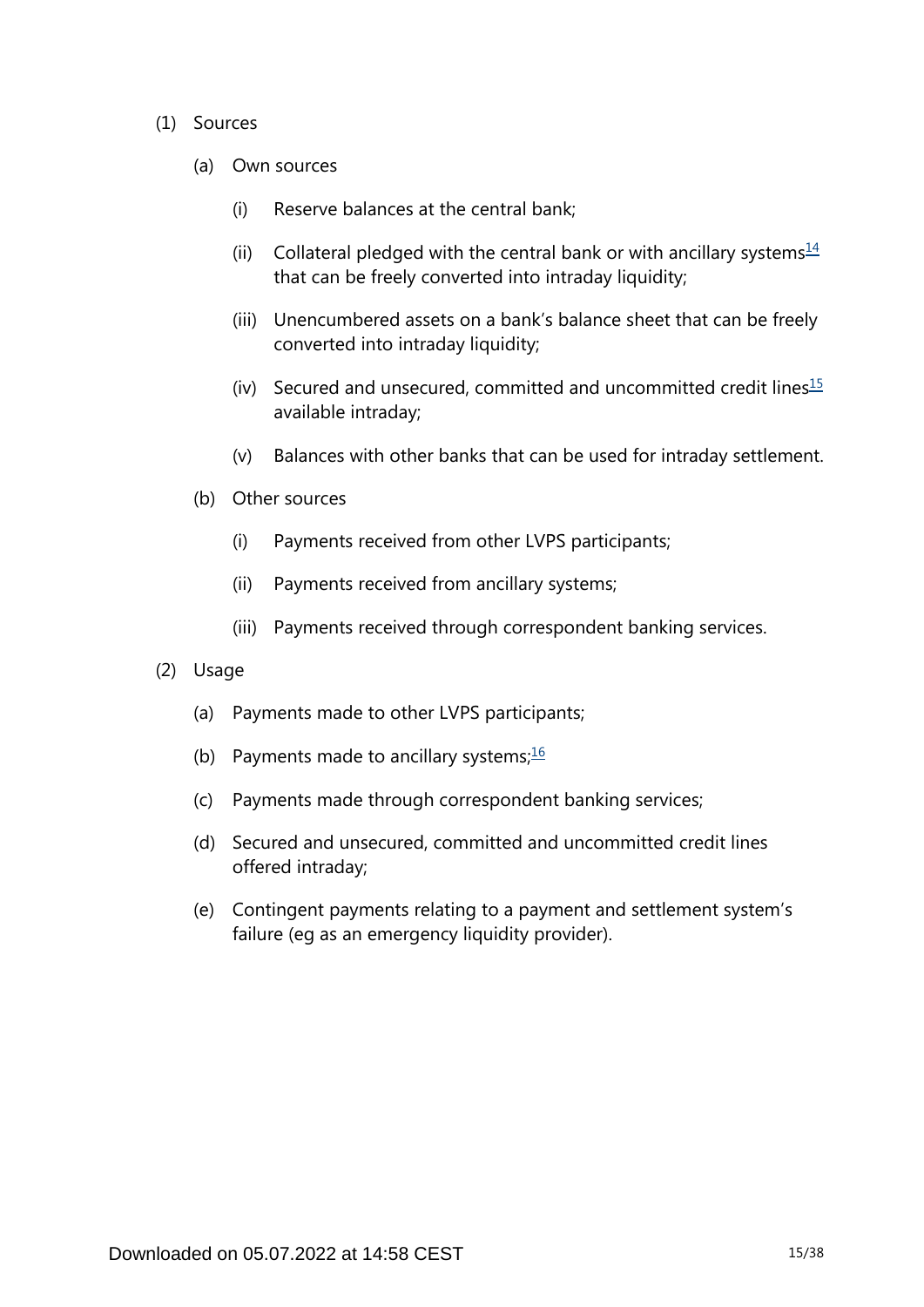- <span id="page-15-0"></span>*Not all elements will be relevant to all reporting banks as intraday liquidity profiles will differ between banks (eg whether they access payment and settlement systems directly or indirectly or whether they provide correspondent banking services and intraday credit facilities to other banks etc.) [13](#page-13-1)*
- <span id="page-15-1"></span>*Ancillary systems include other payment systems such as retail payment systems, CLS, securities settlement systems and central counterparties. [14](#page-14-0)*
- <span id="page-15-2"></span>*Although uncommitted credit lines can be withdrawn in times of stress (see stress scenario (i) in [SRP50.82\)](https://www.bis.org/basel_framework/chapter/SRP/50.htm?tldate=20281012&inforce=20191215&published=20191215#paragraph_SRP_50_20191215_50_82), such lines are an available source of intraday liquidity in normal times. [15](#page-14-1)*
- <span id="page-15-3"></span>*Some securities settlement systems offer self-collateralisation facilities in co-operation with the central bank. Through these, participants can automatically post incoming securities from the settlement process as collateral at the central bank to obtain liquidity to fund their securities settlement systems' obligations. In these cases, intraday liquidity usage are only those related to the haircut applied by the central bank. [16](#page-14-2)*
- **50.50** In correspondent banking, some customer payments are made across accounts held by the same correspondent bank. These payments do not give rise to an intraday liquidity source or usage for the correspondent bank as they do not link to the payment and settlement systems. However, these "internalised payments" do have intraday liquidity implications for both the sending and receiving customer banks and should be incorporated in their reporting of the monitoring tools.

## **Summary of the intraday liquidity monitoring tools**

- **50.51** A number of factors influence a bank's usage of intraday liquidity in payment and settlement systems and its vulnerability to intraday liquidity shocks. As such, no single monitoring tool can provide supervisors with sufficient information to identify and monitor the intraday liquidity risk run by a bank. To achieve this, seven separate monitoring tools have been developed (see Table 1). As not all of the tools will be relevant to all reporting banks, the tools have been classified in three groups to determine their applicability as follows:
	- (1) Category A: applicable to all reporting banks;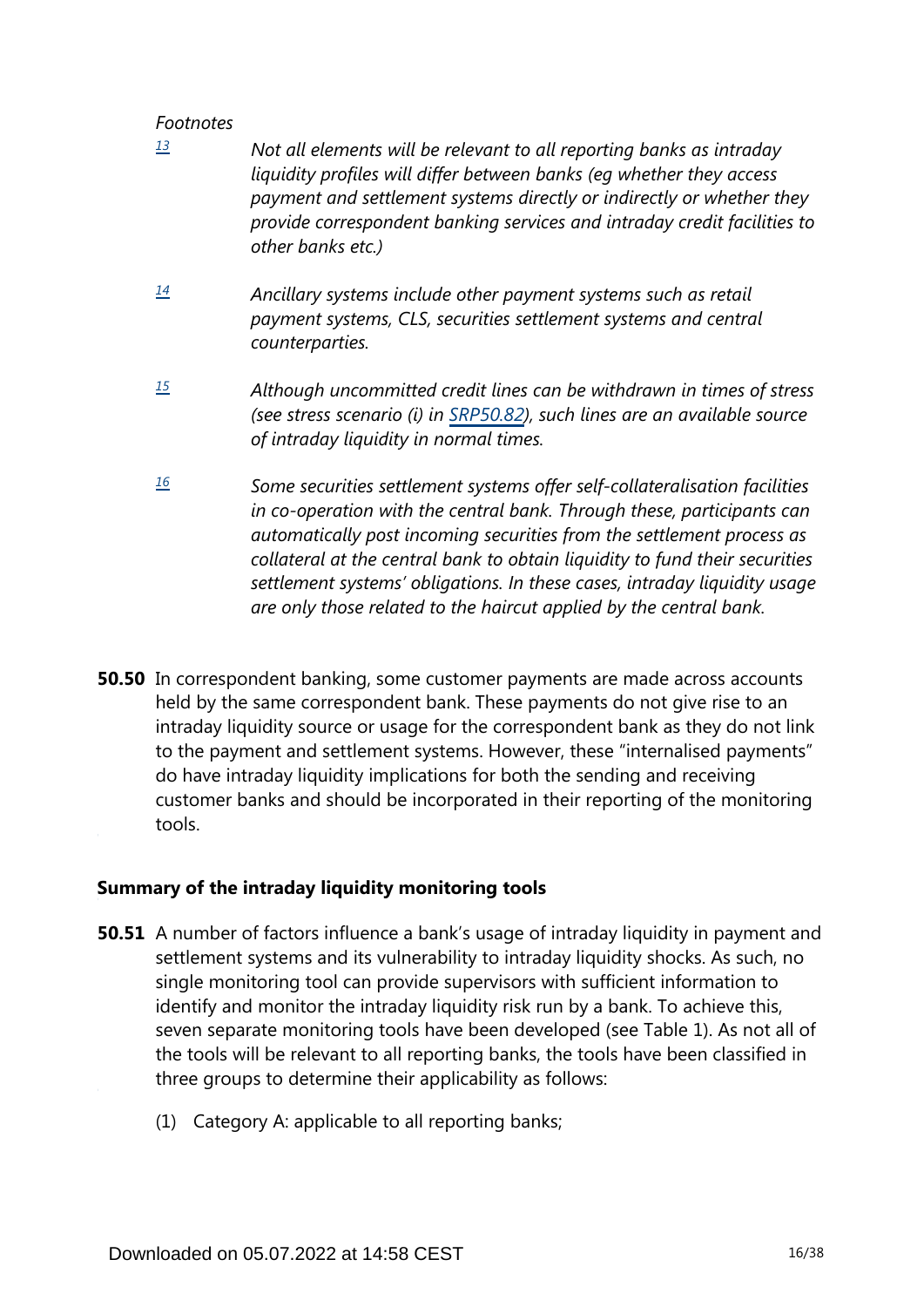- (2) Category B: applicable to reporting banks that provide correspondent banking services; and
- (3) Category C: applicable to reporting banks which are direct participants.

|                                                                  | The set of monitoring tools                                                     | Table 1 |  |  |  |
|------------------------------------------------------------------|---------------------------------------------------------------------------------|---------|--|--|--|
|                                                                  | Tools applicable to all reporting banks                                         |         |  |  |  |
| A(i)                                                             | Daily maximum intraday liquidity usage                                          |         |  |  |  |
| A(i)                                                             | Available intraday liquidity at the start of the business day                   |         |  |  |  |
| A(iii)                                                           | Total payments                                                                  |         |  |  |  |
| A(iv)                                                            | Time-specific obligations                                                       |         |  |  |  |
|                                                                  | Tools applicable to reporting banks that provide correspondent banking services |         |  |  |  |
| B(i)                                                             | Value of payments made on behalf of correspondent banking customers             |         |  |  |  |
| B(ii)                                                            | Intraday credit lines extended to customers                                     |         |  |  |  |
| Tool applicable to reporting banks which are direct participants |                                                                                 |         |  |  |  |
| C(i)                                                             | Intraday throughput                                                             |         |  |  |  |
|                                                                  |                                                                                 |         |  |  |  |

## **Scope of application of the intraday liquidity monitoring tools**

**50.52** Banks generally manage their intraday liquidity risk on a system-by-system basis in a single currency, but it is recognised that practices differ across banks and jurisdictions, depending on the institutional set up of a bank and the specifics of the systems in which it operates. The following considerations aim to help banks and supervisors determine the most appropriate way to apply the tools. Should banks need further clarification, they should discuss the scope of application with their supervisors.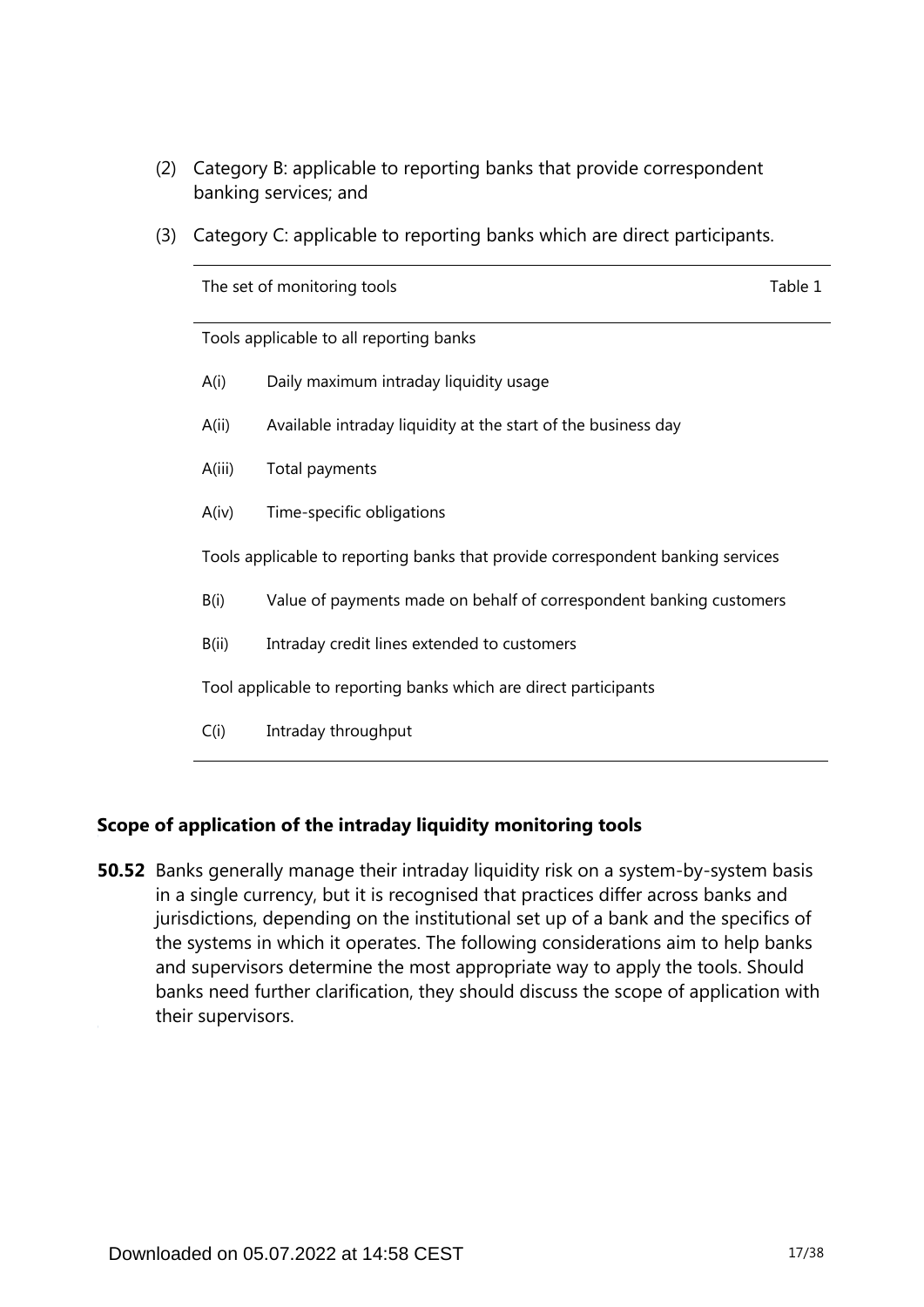<span id="page-17-1"></span>**50.53** Banks which are direct participants to an LVPS can manage their intraday liquidity in very different ways. Some banks manage their payment and settlement activity on a system-by-system basis. Others make use of direct intraday liquidity "bridges" $17$  between LVPS, which allow excess liquidity to be transferred from one

system to another without restriction. Other formal arrangements exist, which allow funds to be transferred from one system to another (such as agreements for foreign currency liquidity to be used as collateral for domestic systems).

#### *Footnotes*

<span id="page-17-0"></span>*[17](#page-17-1)*

*A direct intraday liquidity bridge is a technical functionality built into two or more LVPS that allows banks to make transfers directly from one system to the other intraday.*

- **50.54** To allow for these different approaches, direct participants should apply a 'bottom-up' approach to determine the appropriate basis for reporting the monitoring tools. The following sets out the principles which such banks should follow:
	- (1) As a baseline, individual banks should report on each LVPS in which they participate on a system-by-system-basis;
	- (2) If there is a direct real-time technical liquidity bridge between two or more LVPS, the intraday liquidity in those systems may be considered fungible. At least one of the linked LVPS may therefore be considered an ancillary system for the purpose of the tools;
	- (3) If a bank can demonstrate to the satisfaction of its supervisor that it regularly monitors positions and uses other formal arrangements to transfer liquidity intraday between LVPS which do not have a direct technical liquidity bridge, those LVPS may also be considered as ancillary systems for reporting purposes.
- **50.55** Ancillary systems (eg retail payment systems, CLS, some securities settlement systems and central counterparties), place demands on a bank's intraday liquidity when these systems settle the bank's obligations in an LVPS. Consequently, separate reporting requirements will not be necessary for such ancillary systems.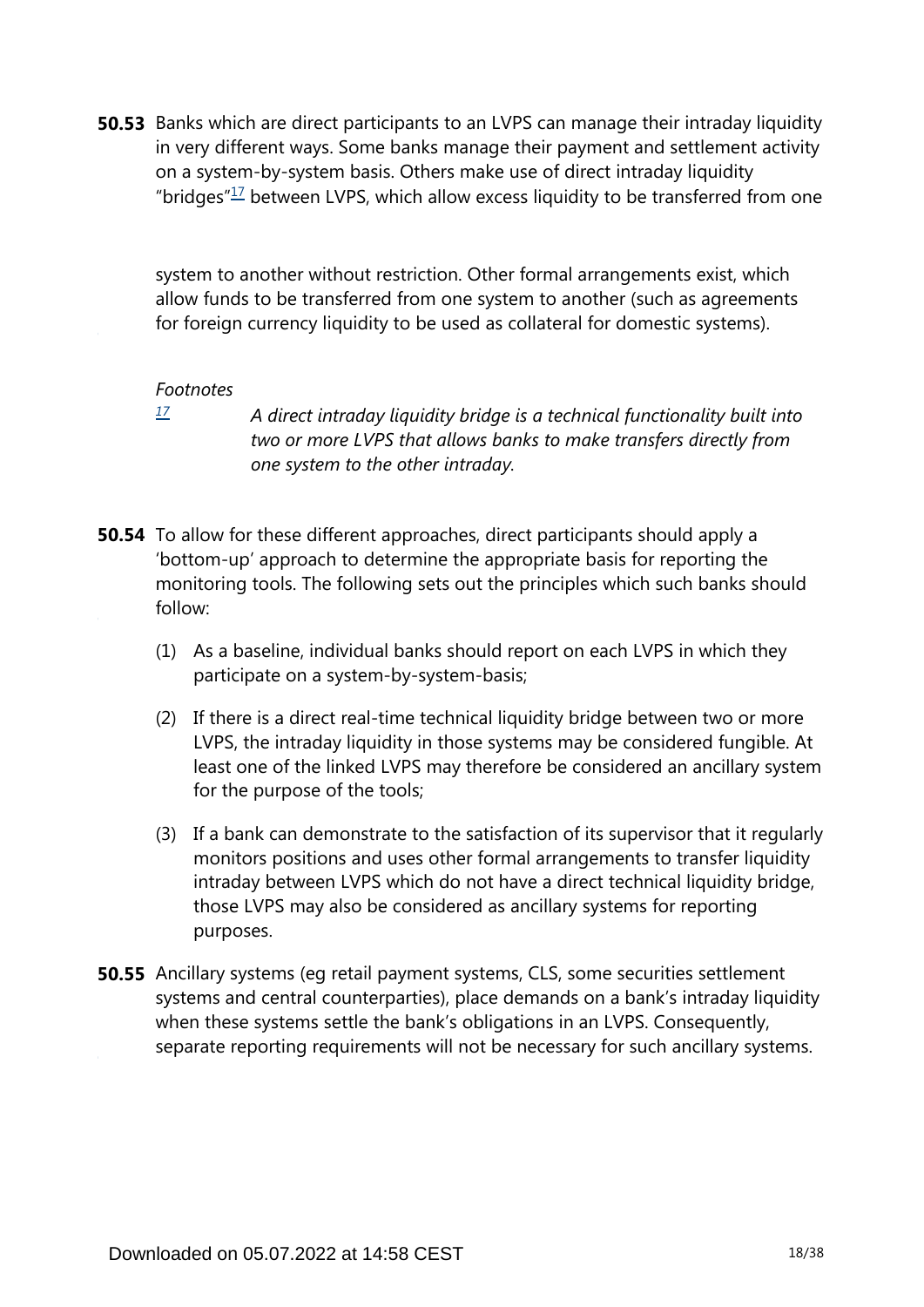**50.56** Banks that use correspondent banking services should base their reports on the payment and settlement activity over their account(s) with their correspondent bank(s). Where more than one correspondent bank is used, the bank should report per correspondent bank. For banks which access an LVPS indirectly

through more than one correspondent bank, the reporting may be aggregated, provided that the reporting bank can demonstrate to the satisfaction of its supervisor that it is able to move liquidity between its correspondent banks.

- **50.57** Banks which operate as direct participants of an LVPS but which also make use of correspondent banks should discuss whether they can aggregate these for reporting purposes with their supervisor. Aggregation may be appropriate if the payments made directly through the LVPS and those made through the correspondent bank(s) are in the same jurisdiction and same currency.
- **50.58** Banks that manage their intraday liquidity on a currency-by-currency basis should report on an individual currency basis.
- **50.59** If a bank can prove to the satisfaction of its supervisor that it manages liquidity on a cross-currency basis and has the ability to transfer funds intraday with minimal delay – including in periods of acute stress – then the intraday liquidity positions across currencies may be aggregated for reporting purposes. However, banks should also report at an individual currency level so that supervisors can monitor the extent to which firms are reliant on foreign exchange swap markets.
- <span id="page-18-1"></span>**50.60** When the level of activity of a bank's payment and settlement activity in any one particular currency is considered de minimis, with the agreement of the supervisor,  $\frac{18}{18}$  $\frac{18}{18}$  $\frac{18}{18}$  a reporting exemption could apply and separate returns need not be submitted.

#### *Footnotes*

- <span id="page-18-0"></span>*As an indicative threshold, supervisors may consider that a currency is considered "significant" if the aggregate liabilities denominated in that currency amount to 5% or more of the bank's total liabilities. See [SRP50.37](https://www.bis.org/basel_framework/chapter/SRP/50.htm?tldate=20281012&inforce=20191215&published=20191215#paragraph_SRP_50_20191215_50_37). [18](#page-18-1)*
- **50.61** The appropriate organisational level for each bank's reporting of its intraday liquidity data should be determined by the supervisor, but it is expected that the monitoring tools will typically be applied at a significant individual legal entity level. The decision on the appropriate entity should consider any potential impediments to moving intraday liquidity between entities within a group, including the ability of supervisory jurisdictions to ring-fence liquid assets, timing differences and any logistical constraints on the movement of collateral.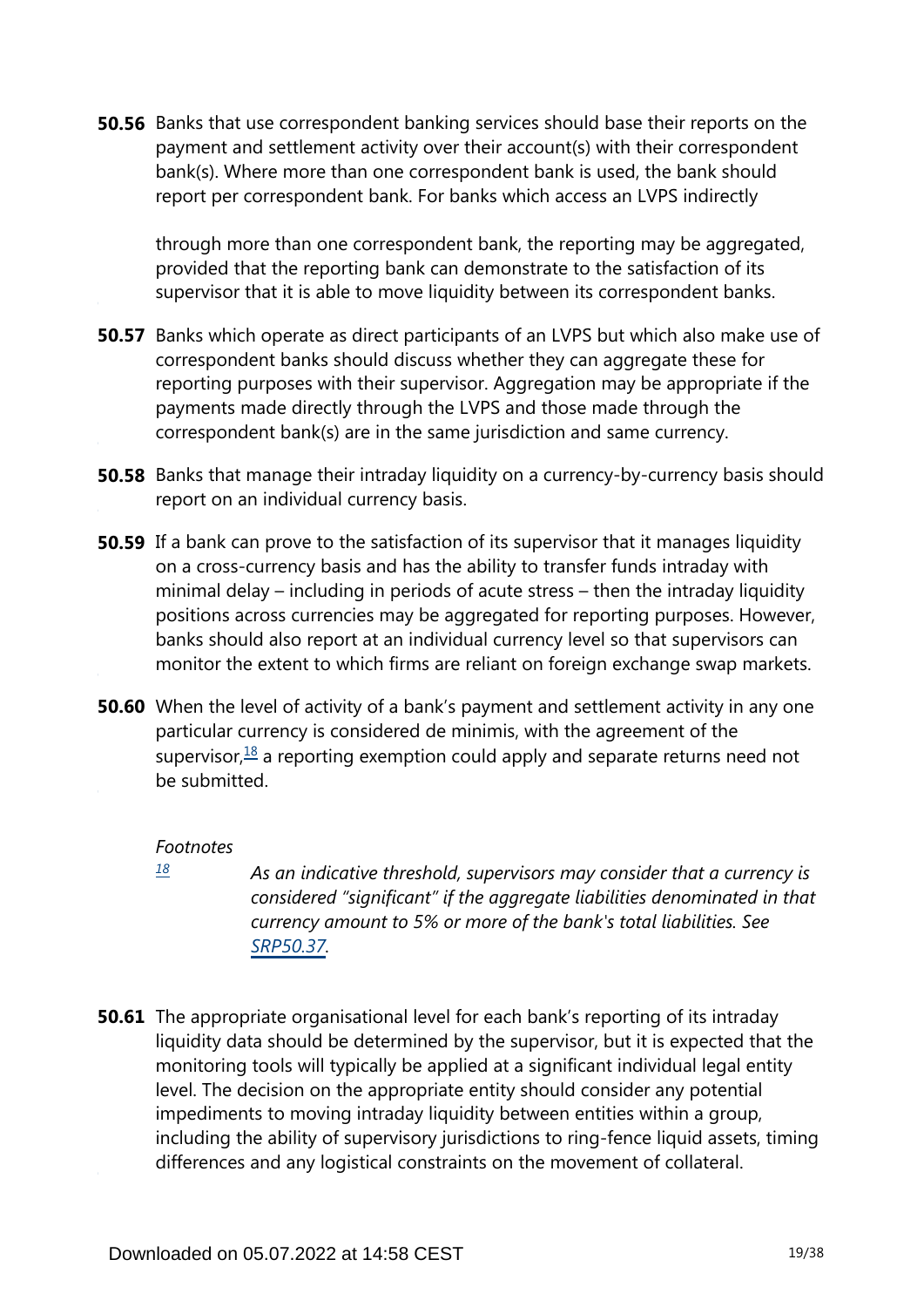- **50.62** Where there are no impediments or constraints to transferring intraday liquidity between two (or more) legal entities intraday, and banks can demonstrate this to the satisfaction of their supervisor, the intraday liquidity requirements of the entities may be aggregated for reporting purposes.
- <span id="page-19-0"></span>**50.63** For cross-border banking groups, where a bank operates in LVPS and/or with a correspondent bank(s) outside the jurisdiction where it is domiciled, both home and host supervisors will have an interest in ensuring that the bank has sufficient intraday liquidity to meet its obligations in the local LVPS and/or with its correspondent bank(s).<sup>[19](#page-20-0)</sup> The allocation of responsibility between home and host supervisor will ultimately depend upon whether the bank operating in the nondomestic jurisdiction does so via a branch or a subsidiary.
	- (1) For a branch operation:
		- (a) The home (consolidated) supervisor should have responsibility for monitoring through the collection and examination of data that its banking groups can meet their payment and settlement responsibilities in all countries and all currencies in which they operate. The home supervisor should therefore have the option to receive a full set of intraday liquidity information for its banking groups, covering both domestic and non-domestic payment and settlement obligations.
		- (b) The host supervisor should have the option to require foreign branches in their jurisdiction to report intraday liquidity tools to them, subject to materiality.
	- (2) For a subsidiary active in a non-domestic LVPS and/or correspondent bank(s):
		- (a) The host supervisor should have primary responsible for receiving the relevant set of intraday liquidity data for that subsidiary.
		- (b) The supervisor of the parent bank (the home consolidated supervisor) will have an interest in ensuring that a non-domestic subsidiary has sufficient intraday liquidity to participate in all payment and settlement obligations. The home supervisor should therefore have the option to require non-domestic subsidiaries to report intraday liquidity data to them as appropriate.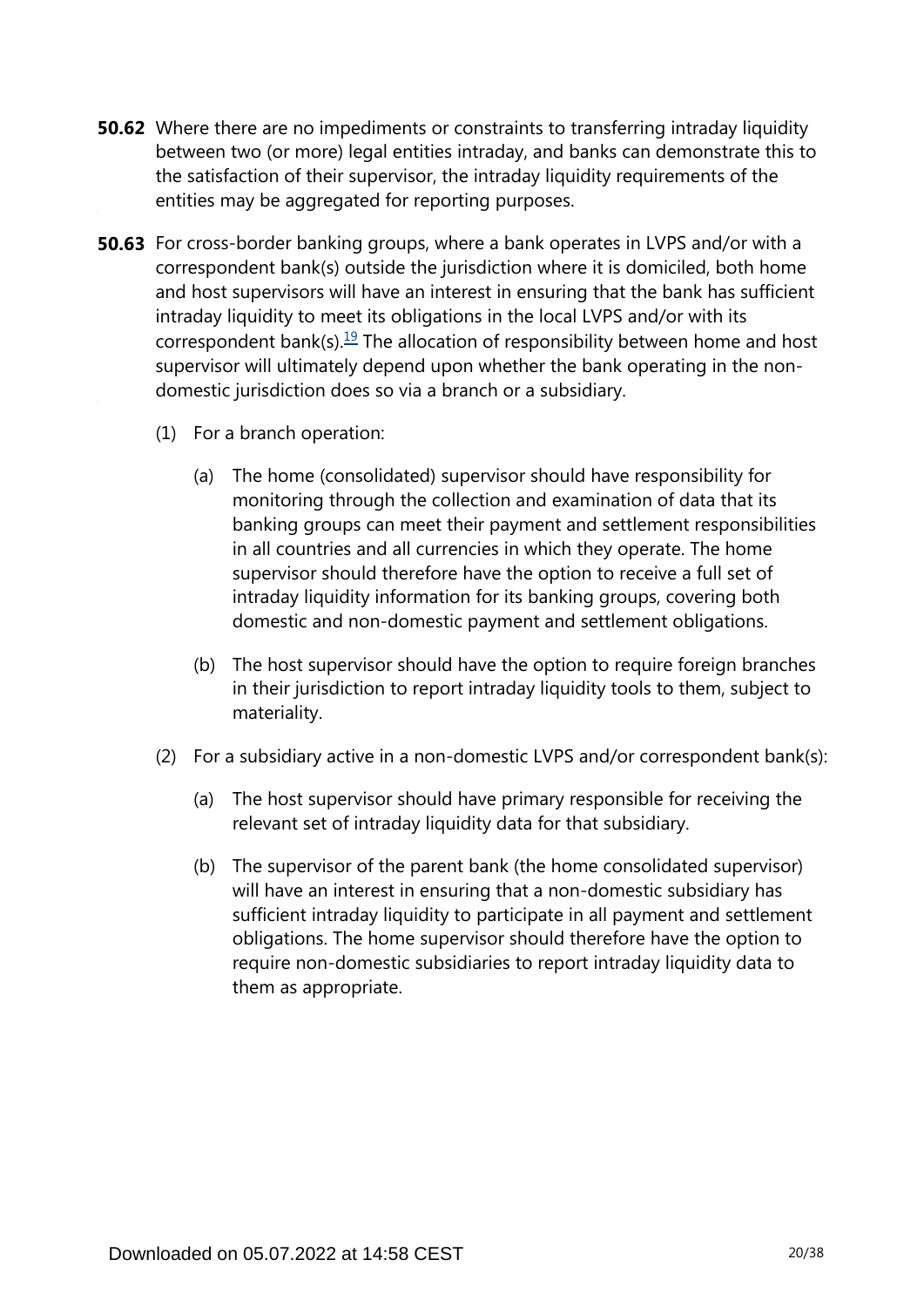<span id="page-20-0"></span>*[19](#page-19-0)*

*Paragraph 145 of the Sound Principles states that "the host supervisor needs to understand how the liquidity profile of the group contributes to risks to the entity in its jurisdiction, while the home supervisor requires information on material risks a foreign branch or subsidiary poses to the banking group as a whole.*

## **Intraday monitoring tools applicable to all reporting banks**

## **Daily maximum intraday liquidity usage**

- **50.64** The daily maximum intraday liquidity usage tool will enable supervisors to monitor a bank's intraday liquidity usage in normal conditions. It will require banks to monitor the net balance of all payments made and received during the day over their settlement account, either with the central bank (if a direct participant) or over their account held with a correspondent bank (or accounts, if more than one correspondent bank is used to settle payments). The largest net negative position during the business day on the account(s), (ie the largest net cumulative balance between payments made and received), will determine a bank' s maximum daily intraday liquidity usage. The net position should be determined by settlement time stamps (or the equivalent) using transaction-by-transaction data over the account(s). The largest net negative balance on the account(s) can be calculated after close of the business day and does not require real-time monitoring throughout the day.
- <span id="page-20-1"></span>**50.65** For illustrative purposes only, the calculation of the tool is shown in Figure 1. A positive net position signifies that the bank has received more payments than it has made during the day. Conversely, a negative net position signifies that the bank has made more payments than it has received.<sup>[20](#page-21-0)</sup> For direct participants, the net position represents the change in its opening balance with the central bank. For banks that use one or more correspondent banks, the net position represents the change in the opening balance on the account(s) with its correspondent bank (s).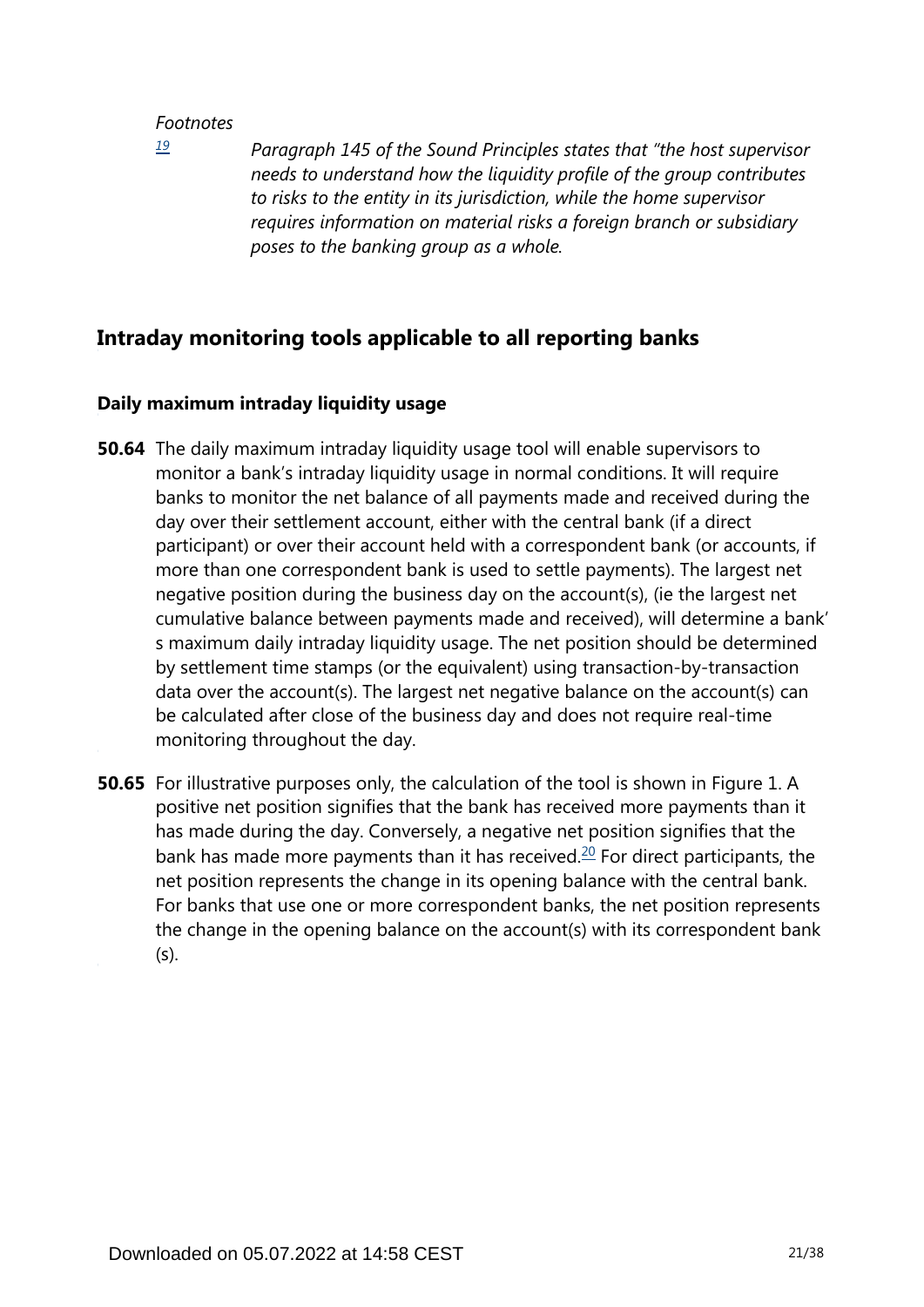<span id="page-21-0"></span>*[20](#page-20-1)*

*For the calculation of the net cumulative position, "payments received" do not include funds obtained through central bank intraday liquidity facilities.*



- **50.66** Assuming that a bank runs a negative net position at some point intraday, it will need access to intraday liquidity to fund this balance. The minimum amount of intraday liquidity that a bank would need to have available on any given day would be equivalent to its largest negative net position. (In the illustration above, the intraday liquidity usage would be 10 units.)
- **50.67** Conversely, when a bank runs a positive net cumulative position at some point intraday, it has surplus liquidity available to meet its intraday liquidity obligations. This position may arise because the bank is relying on payments received from other LVPS participants to fund its outgoing payments. (In the illustration above, the largest positive net cumulative position would be 8.6 units.)
- **50.68** Banks should report their three largest daily negative net cumulative positions on their settlement or correspondent account(s) in the reporting period and the daily average of the negative net cumulative position over the period. The largest positive net cumulative positions, and the daily average of the positive net cumulative positions, should also be reported. As the reporting data accumulates, supervisors will gain an indication of the daily intraday liquidity usage of a bank in normal conditions.

## **Available intraday liquidity at the start of the business day**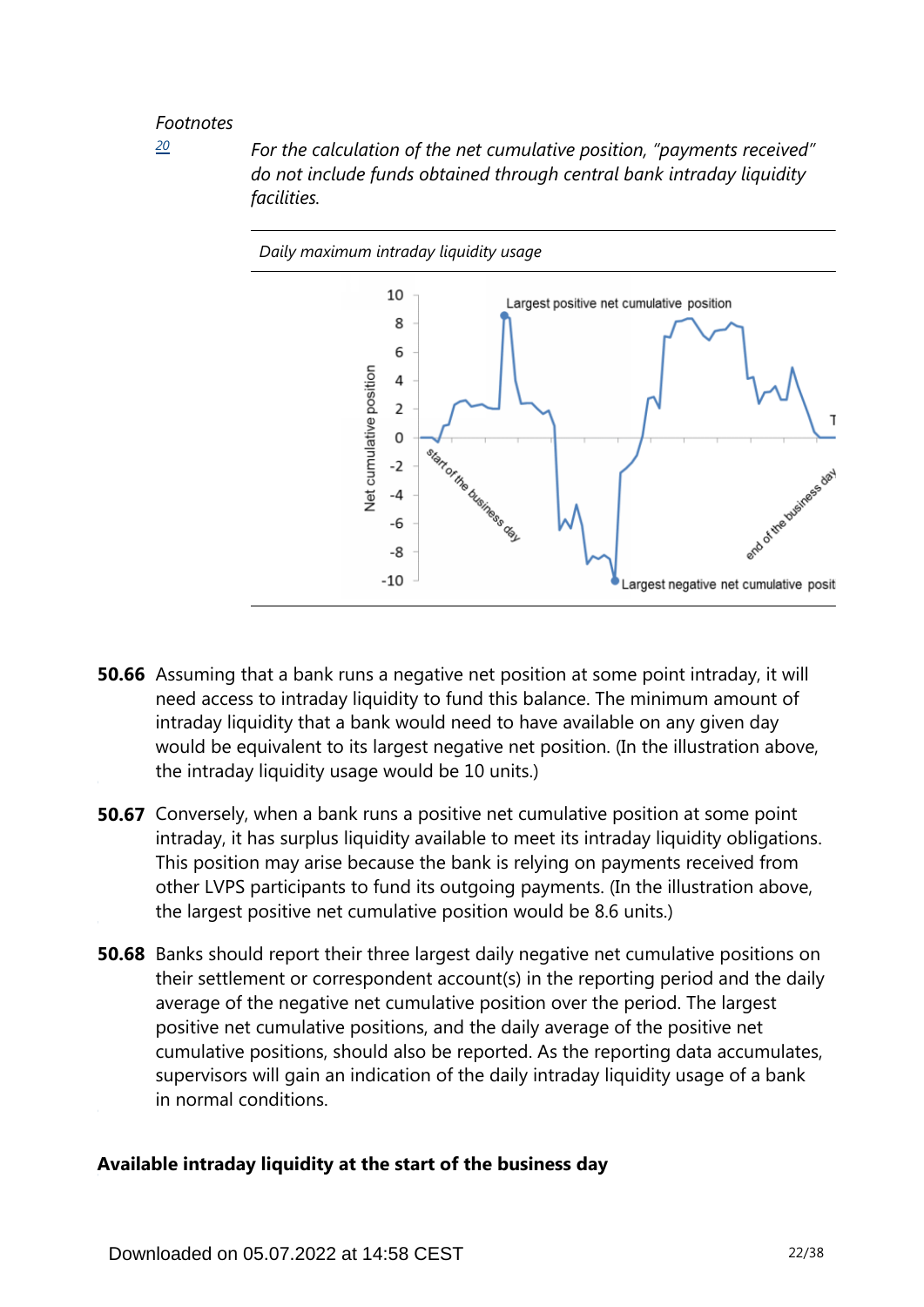- **50.69** The available intraday liquidity at the start of the business day tool will enable supervisors to monitor the amount of intraday liquidity a bank has available at the start of each day to meet its intraday liquidity requirements in normal conditions. Banks should report both the three smallest sums by value of intraday liquidity available at the start of each business day in the reporting period, and the average amount of available intraday liquidity at the start of each business day in the reporting period. The report should also break down the constituent elements of the liquidity sources available to the bank.
- **50.70** Drawing on the liquidity sources set out in [SRP50.49](https://www.bis.org/basel_framework/chapter/SRP/50.htm?tldate=20281012&inforce=20191215&published=20191215#paragraph_SRP_50_20191215_50_49) and [SRP50.50,](https://www.bis.org/basel_framework/chapter/SRP/50.htm?tldate=20281012&inforce=20191215&published=20191215#paragraph_SRP_50_20191215_50_50) banks should discuss and agree with their supervisor the sources of liquidity which they should include in the calculation of this tool. Where banks manage collateral on a crosscurrency and/or cross-system basis, liquidity sources not denominated in the currency of the intraday liquidity usage and/or which are located in a different jurisdiction, may be included in the calculation if the bank can demonstrate to the satisfaction of its supervisor that the collateral can be transferred intraday freely to the system where it is needed.
- **50.71** As the reporting data accumulates, supervisors will gain an indication of the amount of intraday liquidity available to a bank to meet its payment and settlement obligations in normal conditions.

## **Total payments**

**50.72** The total payments tool will enable supervisors to monitor the overall scale of a bank's payment activity. For each business day in a reporting period, banks should calculate the total of their gross payments sent and received in the LVPS and/or, where appropriate, across any account(s) held with a correspondent bank (s). Banks should report the three largest daily values for gross payments sent and received in the reporting period and the average daily figure of gross payments made and received in the reporting period.

## **Time-specific obligations**

<span id="page-22-0"></span>**50.73** The time-specific obligations tool will enable supervisors to gain a better understanding of a bank's time specific obligations. $21$  Failure to settle such obligations on time could result in financial penalty, reputational damage to the bank or loss of future business.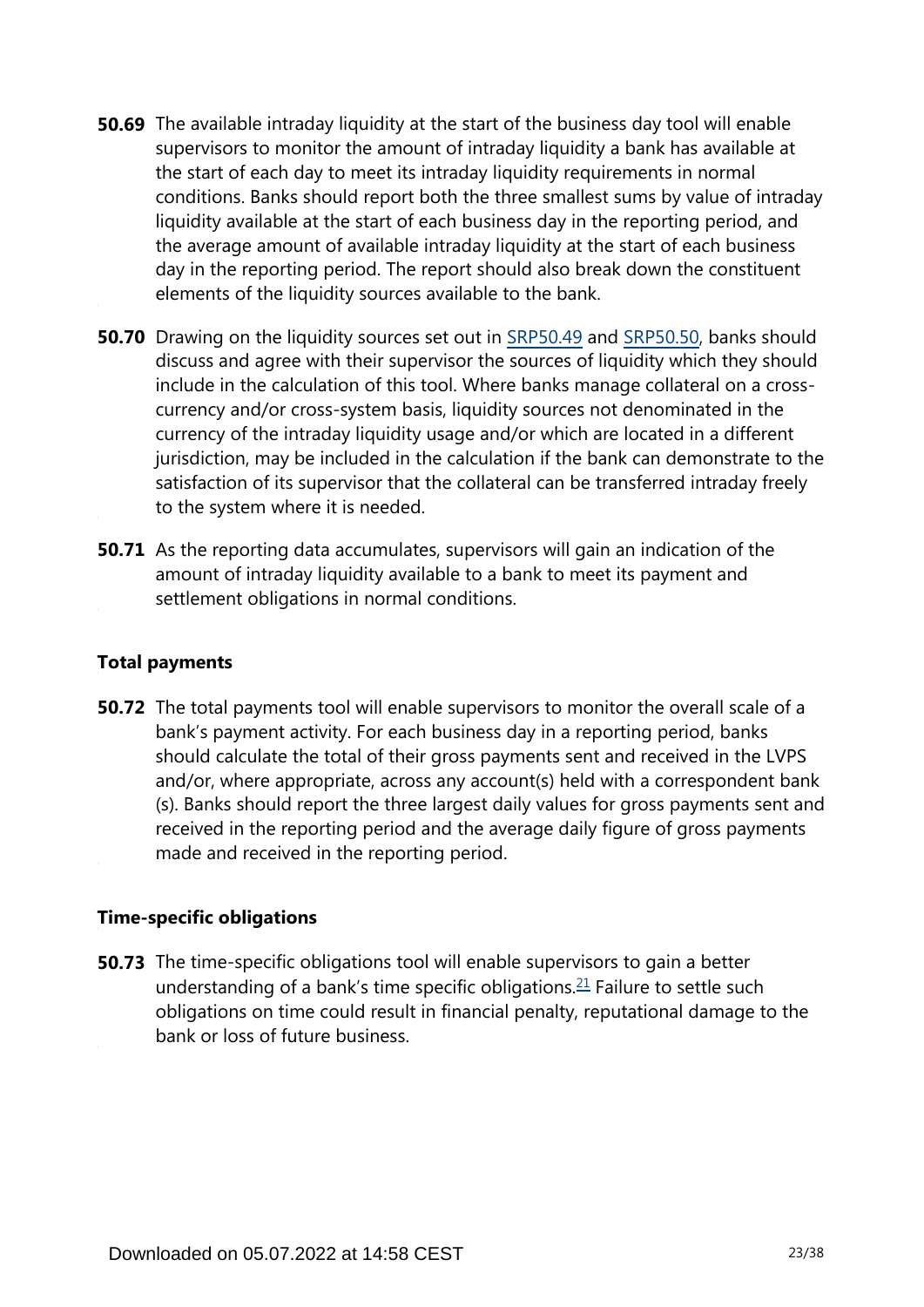<span id="page-23-0"></span>*[21](#page-22-0)*

- *These obligations include, for example, those for which there is a timespecific intraday deadline, those required to settle positions in other payment and settlement systems, those related to market activities (such as the delivery or return of money market transactions or margin payments), and other payments critical to a bank's business or reputation (see footnote 10 of the Sound Principles). Examples include the settlement of obligations in ancillary systems, CLS pay-ins or the return of overnight loans. Payments made to meet the throughput guidelines are not considered time-specific obligations for the purpose of this tool.*
- **50.74** Banks should calculate the total value of time-specific obligations that they settle each day and report the three largest daily total values and the average daily total value in the reporting period to give supervisors an indication of the scale of these obligations.
- **50.75** A sample reporting template for banks that use correspondent banks (but do not provide correspondent banking services nor are direct participants), and so report only these monitoring tools, is provided in Table 2.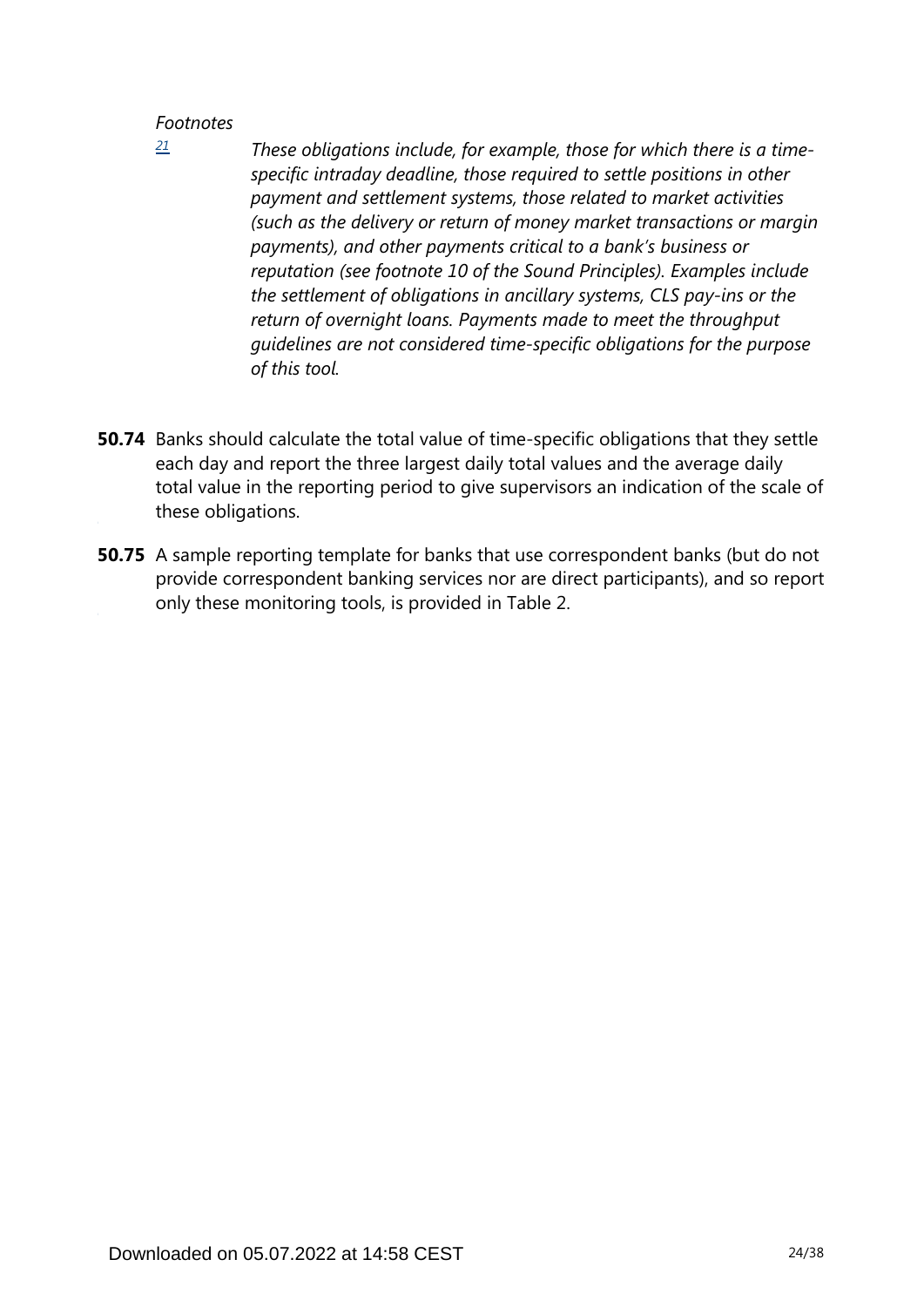## Sample reporting form for banks that use correspondent banks Table 2

<span id="page-24-0"></span>

| Reporting month                                                           |     |        |        |         |
|---------------------------------------------------------------------------|-----|--------|--------|---------|
| Name of the correspondent bank                                            |     |        |        |         |
| A(i) Daily maximum intraday liquidity<br>usage                            | Max | 2d max | 3d max | Average |
| Largest positive net cumulative position                                  |     |        |        |         |
| Largest negative net cumulative position                                  |     |        |        |         |
| A(ii) Available intraday liquidity at the<br>start of the business day    | Min | 2d min | 3d min | Average |
| Total                                                                     |     |        |        |         |
| of which:                                                                 |     |        |        |         |
| Balance with the correspondent bank                                       |     |        |        |         |
| Total credit lines available from the<br>correspondent bank <sup>22</sup> |     |        |        |         |
| of which:                                                                 |     |        |        |         |
| Secured                                                                   |     |        |        |         |
| Committed                                                                 |     |        |        |         |
| Collateral pledged at the<br>correspondent bank                           |     |        |        |         |
| Collateral pledged at the central bank                                    |     |        |        |         |
| Unencumbered liquid assets on a<br>bank's balance sheet                   |     |        |        |         |
| Central bank reserves                                                     |     |        |        |         |
| Balances with other banks                                                 |     |        |        |         |
| Other                                                                     |     |        |        |         |
| A(iii) Total payments                                                     | Max | 2d max | 3d max | Average |
| Gross payments sent                                                       |     |        |        |         |
| Gross payments received                                                   |     |        |        |         |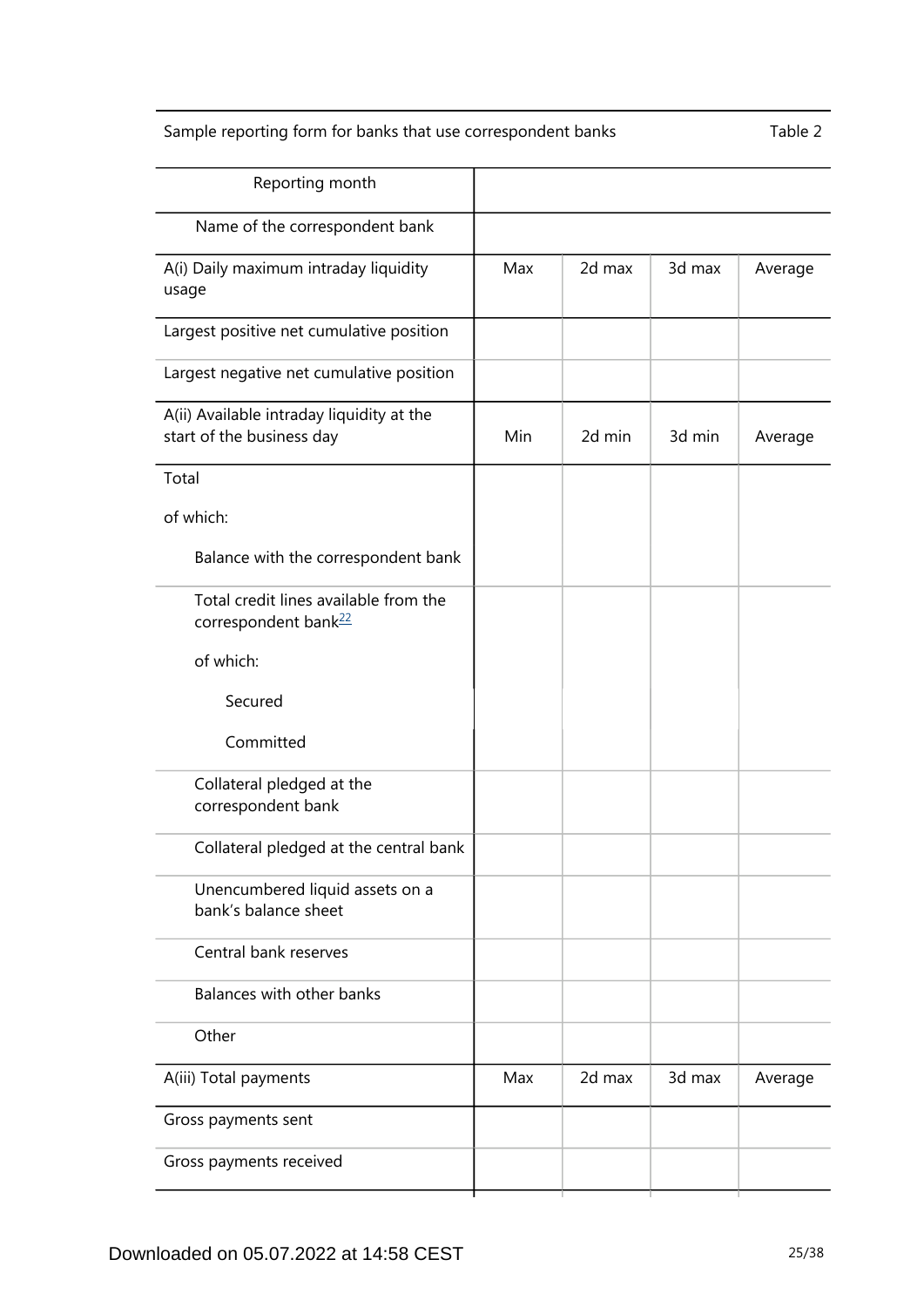| A(iv) Time-specific obligations          | Max | 2d max | 3d max | Average |
|------------------------------------------|-----|--------|--------|---------|
| Total value of time-specific obligations |     |        |        |         |

<span id="page-25-0"></span>*[22](#page-24-0)*

*Paragraph 145 of the Sound Principles states that "the host supervisor needs to understand how the liquidity profile of the group contributes to risks to the entity in its jurisdiction, while the home supervisor requires information on material risks a foreign branch or subsidiary poses to the banking group as a whole.*

## **Additional intraday monitoring tools applicable to reporting banks that provide correspondent banking services**

## **Value of payments made on behalf of correspondent banking customers**

<span id="page-25-4"></span><span id="page-25-3"></span>**50.76** The value of payments made on behalf of correspondent banking customers<sup>[23](#page-25-1)</sup> tool will enable supervisors to gain a better understanding of the proportion of a correspondent bank's payment flows that arise from its provision of correspondent banking services. These flows may have a significant impact on the correspondent bank's own intraday liquidity management. $24$ 

## *Footnotes*

- <span id="page-25-1"></span>*The term "customers" includes all entities for which the correspondent bank provides correspondent banking services. [23](#page-25-3)*
- <span id="page-25-2"></span>*Paragraph 79 of the Sound Principles states that: "[T]he level of a bank' s gross cash inflows and outflows may be uncertain, in part because those flows may reflect the activities of its customers, especially where the bank provides correspondent or custodian services." [24](#page-25-4)*
- **50.77** Correspondent banks should calculate the total value of payments they make on behalf of all customers of their correspondent banking services each day and report the three largest daily total values and the daily average total value of these payments in the reporting period.

## **Intraday credit lines extended to customers**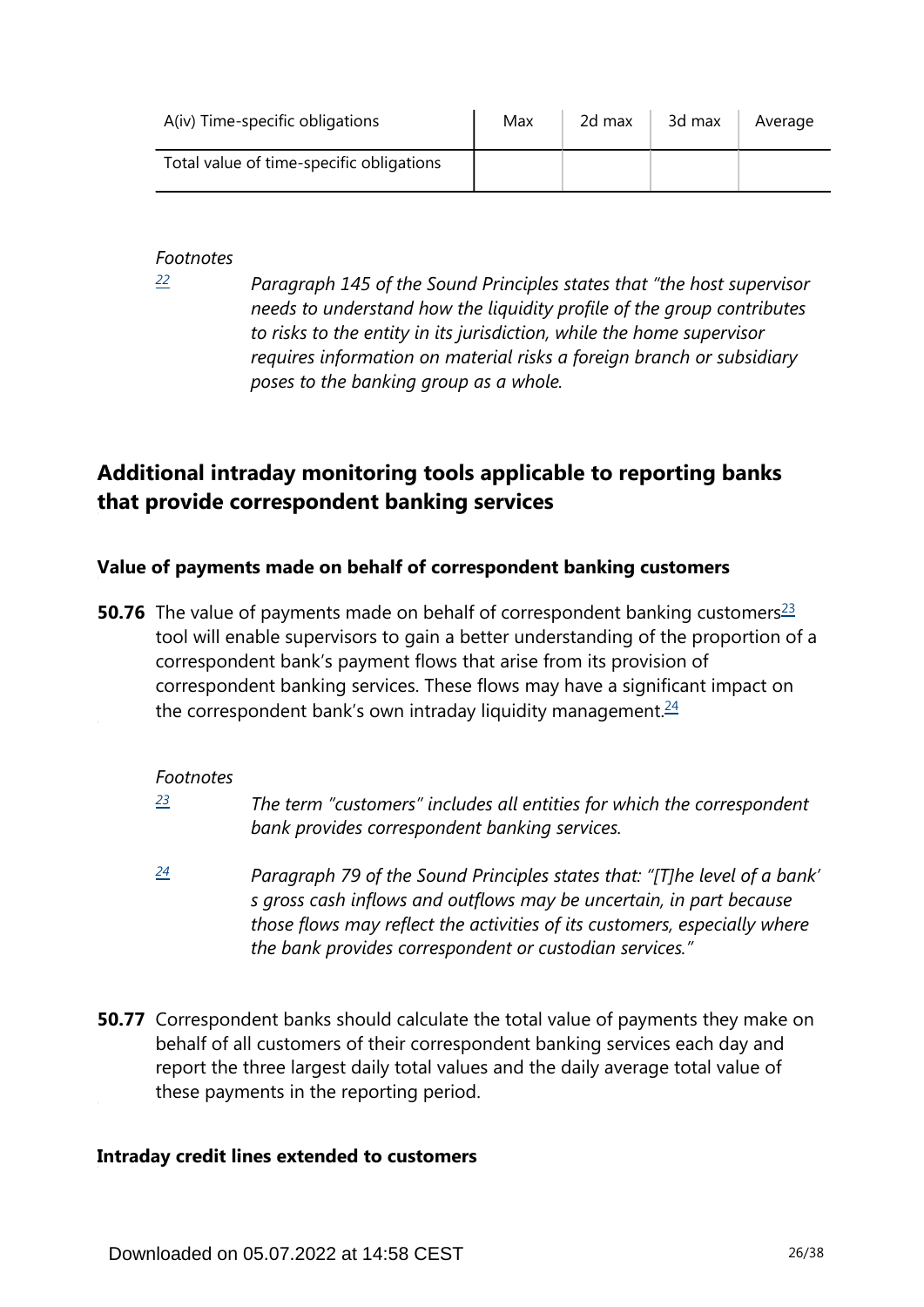<span id="page-26-3"></span><span id="page-26-2"></span>**50.78** The intraday credit lines extended to customers<sup>[25](#page-26-0)</sup> tool will enable supervisors to monitor the scale of a correspondent bank's provision of intraday credit to its customers. Correspondent banks should report the three largest intraday credit lines extended to their customers in the reporting period, including whether these lines are secured or committed and the use of those lines at peak usage. $26$ 

#### *Footnotes*

<span id="page-26-0"></span>*[25](#page-26-2)*

- *Not all elements will be relevant to all reporting banks as intraday liquidity profiles will differ between banks (eg whether they access payment and settlement systems directly or indirectly or whether they provide correspondent banking services and intraday credit facilities to other banks)*
- <span id="page-26-1"></span>*The figure to be reported for the three largest intraday credit lines extended to customers should include uncommitted and unsecured lines. This disclosure does not change the legal nature of these credit lines. [26](#page-26-3)*
- **50.79** A sample reporting template for banks that relates to their provision of correspondent banking services is provided in Table 3.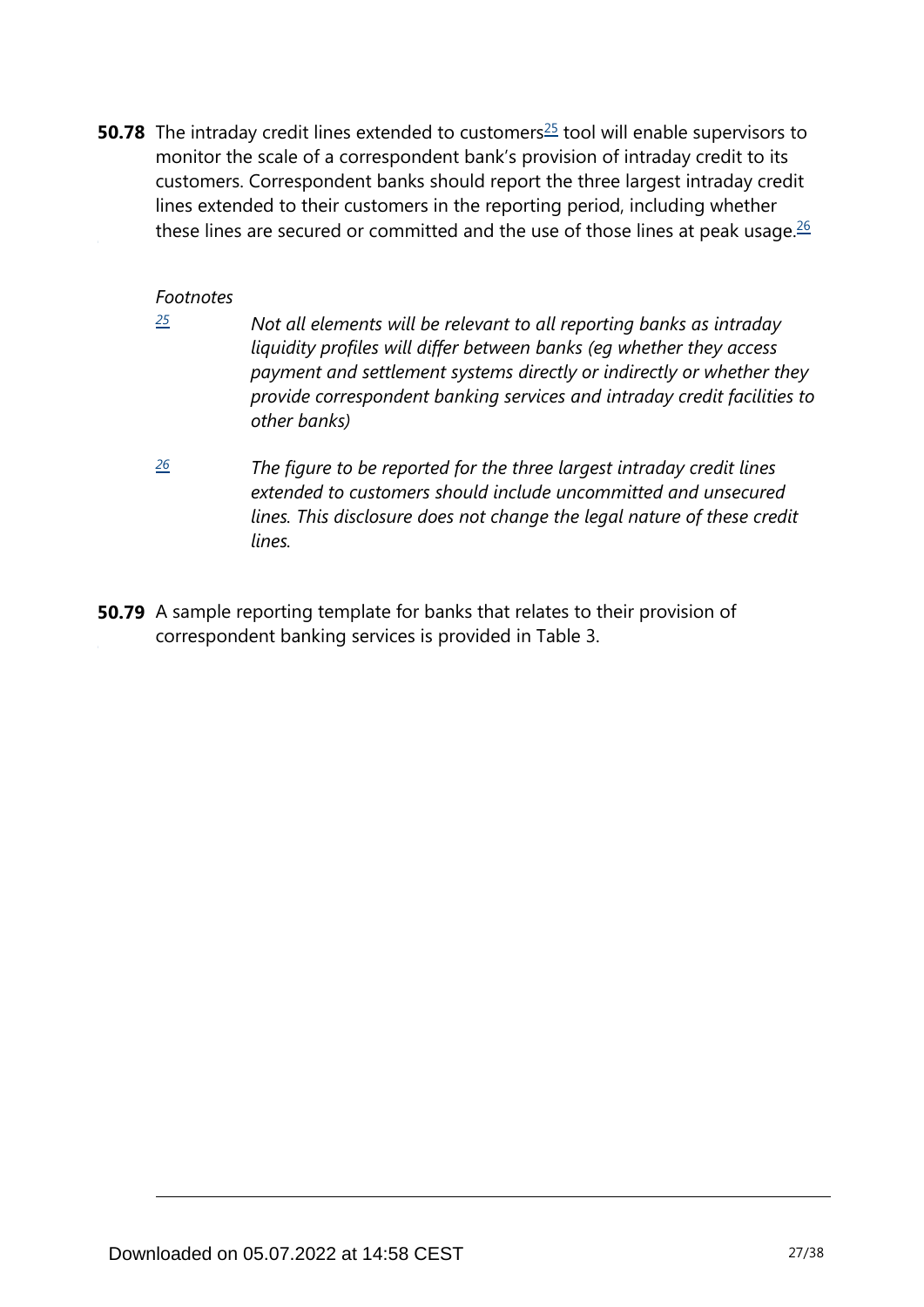Sample reporting form for banks that provide correspondent banking services Table 3

| Reporting month                                                                       |     |        |        |         |
|---------------------------------------------------------------------------------------|-----|--------|--------|---------|
| B(i) Value of payments made on behalf<br>of correspondent banking customers           | Max | 2d max | 3d max | Average |
| Total gross value of payments made on<br>behalf of correspondent banking<br>customers |     |        |        |         |
| B(ii) Intraday credit lines extended to<br>customers                                  | Max | 2d max | 3d max |         |
| Total value of credit lines extended to<br>customers <sup>27</sup>                    |     |        |        |         |
| of which:                                                                             |     |        |        |         |
| Secured                                                                               |     |        |        |         |
| Committed                                                                             |     |        |        |         |
| Used at peak usage                                                                    |     |        |        |         |

#### <span id="page-27-1"></span>*Footnotes*

*[27](#page-27-1)*

*This figure includes all credit lines extended, including uncommitted and unsecured.*

## <span id="page-27-0"></span>**Additional intraday monitoring tool applicable to reporting banks which are direct participants**

**Intraday throughput**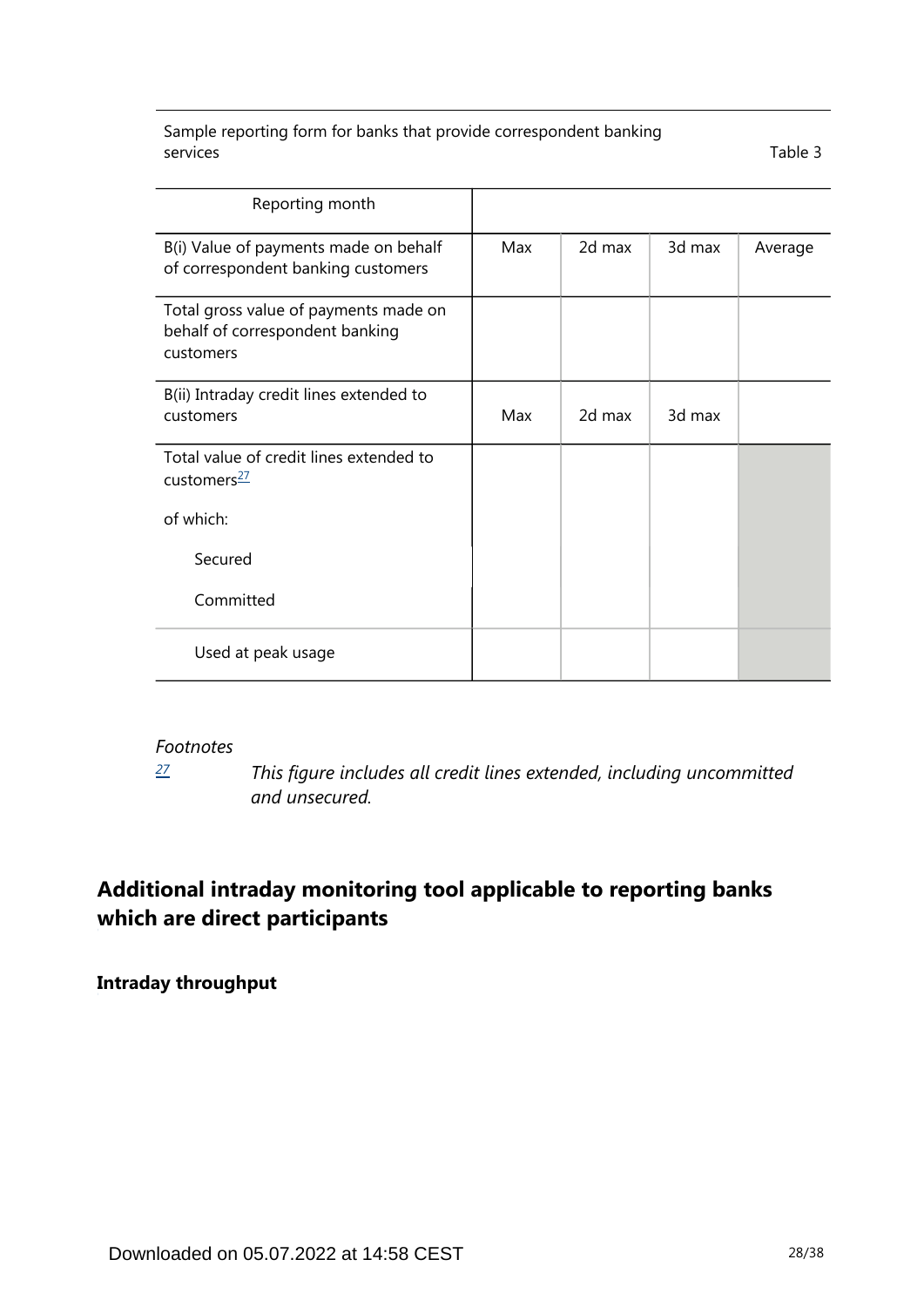<span id="page-28-1"></span>**50.80** The intraday throughput tool will enable supervisors to monitor the throughput of a direct participant's daily payments activity across its settlement account. Direct participants should report the daily average in the reporting period of the percentage of their outgoing payments (relative to total payments) that settle by specific times during the day, by value within each hour of the business day. $\frac{28}{2}$  $\frac{28}{2}$  $\frac{28}{2}$ Over time, this will enable supervisors to identify any changes in a bank's payment and settlement behaviour.

#### *Footnotes*

*[28](#page-28-1)*

*It should be noted that some jurisdictions already have throughput rules or guidelines in place.*

<span id="page-28-0"></span>**50.81** A sample reporting template for banks that are direct participants (and which do not use nor provide correspondent banking services) is provided in Table 4.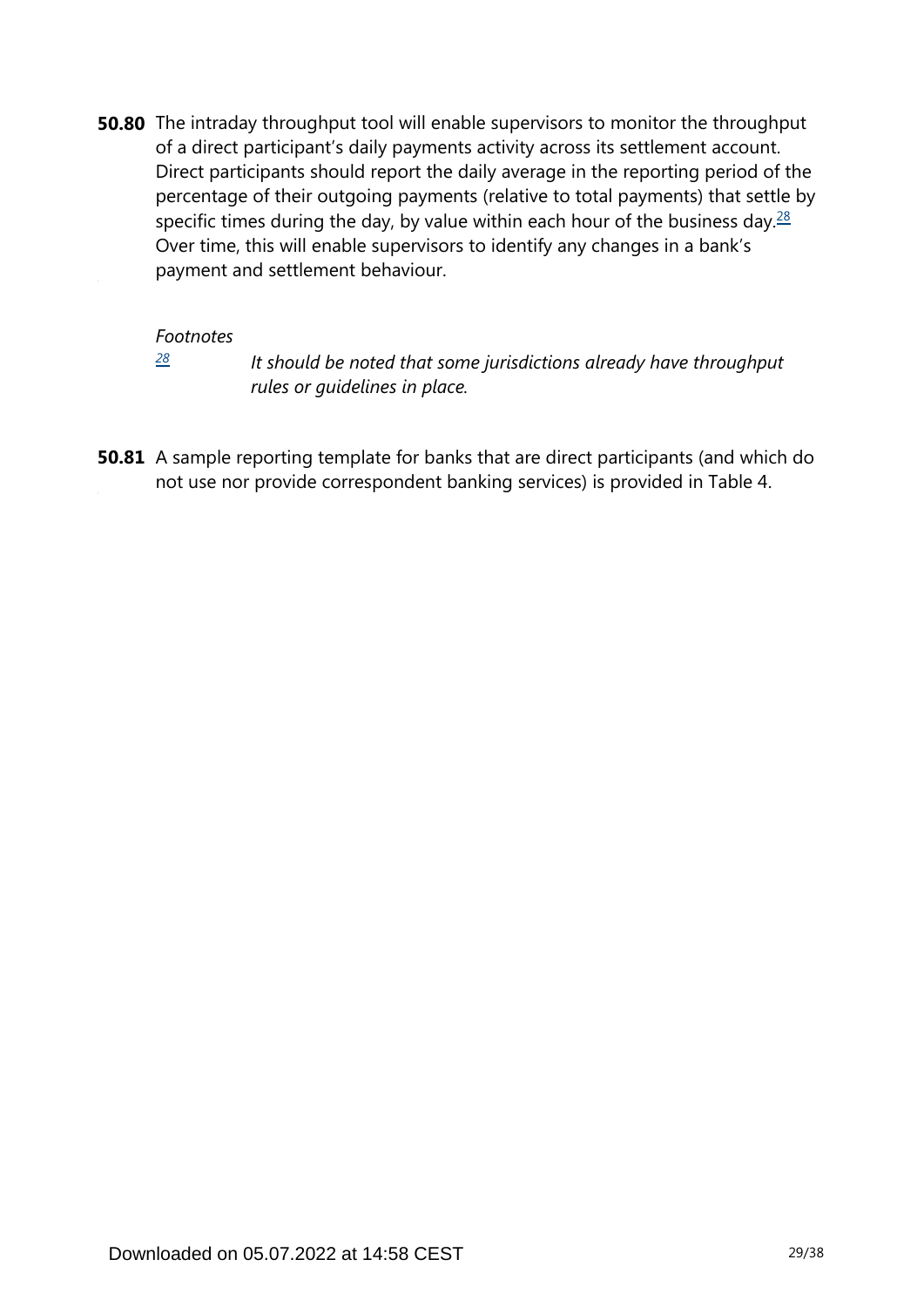## Sample reporting form for direct participants Table 4

<span id="page-29-0"></span>

| Reporting month                                                        |     |        |        |         |
|------------------------------------------------------------------------|-----|--------|--------|---------|
| Name of the large value payment system                                 |     |        |        |         |
| A(i) Daily maximum intraday liquidity<br>usage                         | Max | 2d max | 3d max | Average |
| Largest positive net cumulative position                               |     |        |        |         |
| Largest negative net cumulative position                               |     |        |        |         |
| A(ii) Available intraday liquidity at the<br>start of the business day | Min | 2d min | 3d min | Average |
| Total                                                                  |     |        |        |         |
| of which:                                                              |     |        |        |         |
| Central bank reserves                                                  |     |        |        |         |
| Collateral pledged at the central<br>bank                              |     |        |        |         |
| Collateral pledged at ancillary<br>systems                             |     |        |        |         |
| Unencumbered liquid assets on a<br>bank's balance sheet                |     |        |        |         |
| Total credit lines available <sup>29</sup>                             |     |        |        |         |
| of which:                                                              |     |        |        |         |
| Secured                                                                |     |        |        |         |
| Committed                                                              |     |        |        |         |
| Balances with other banks                                              |     |        |        |         |
| Other                                                                  |     |        |        |         |
| A(iii) Total payments                                                  | Max | 2d max | 3d max | Average |
| Gross payments sent                                                    |     |        |        |         |
| Gross payments received                                                |     |        |        |         |
| A(iv) Time-specific obligations                                        | Max | 2d max | 3d max | Average |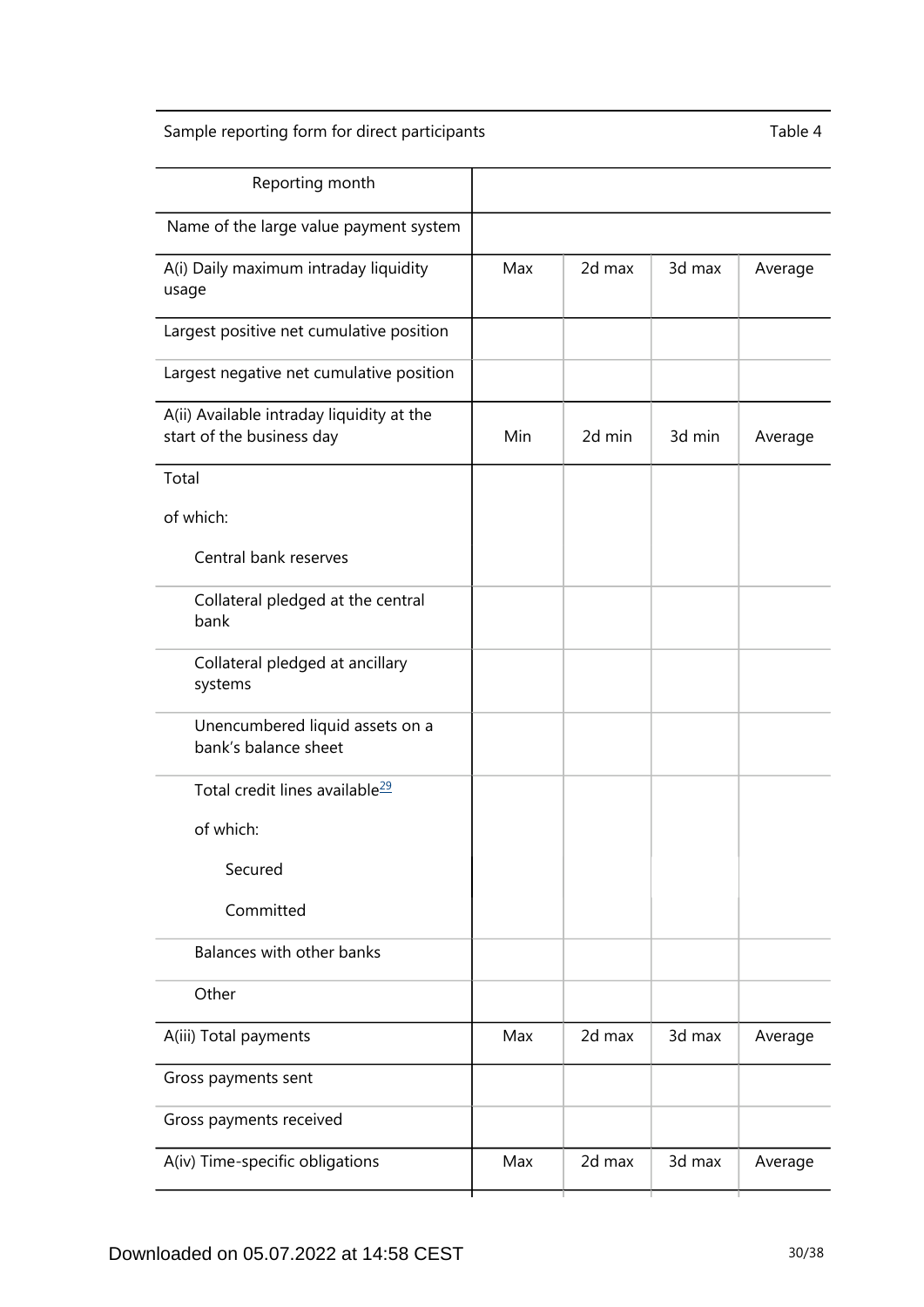| Total value of time-specific obligations |         |  |  |
|------------------------------------------|---------|--|--|
| C(i) Intraday throughput (%)             | Average |  |  |
| Throughput at 0800                       |         |  |  |
| Throughput at 0900                       |         |  |  |
| Throughput at 1000                       |         |  |  |
| Throughput at 1100                       |         |  |  |
| Throughput at 1200                       |         |  |  |
| Throughput at 1300                       |         |  |  |
| Throughput at 1400                       |         |  |  |
| Throughput at 1500                       |         |  |  |
| Throughput at 1600                       |         |  |  |
| Throughput at 1700                       |         |  |  |
| Throughput at 1800                       |         |  |  |

*[29](#page-29-0)*

*This figure includes all available credit lines, including uncommitted and unsecured.*

## <span id="page-30-0"></span>**Intraday liquidity stress scenarios**

<span id="page-30-1"></span>**50.82** The monitoring tools in [SRP50.64](https://www.bis.org/basel_framework/chapter/SRP/50.htm?tldate=20281012&inforce=20191215&published=20191215#paragraph_SRP_50_20191215_50_64) to [SRP50.81](https://www.bis.org/basel_framework/chapter/SRP/50.htm?tldate=20281012&inforce=20191215&published=20191215#paragraph_SRP_50_20191215_50_81) will provide banking supervisors with information on a bank's intraday liquidity profile in normal conditions. However, the availability and usage of intraday liquidity can change markedly in times of stress. In the course of their discussions on broader liquidity risk management, banks and supervisors should also consider the impact of a bank's intraday liquidity requirements in stress conditions. As guidance, four possible (but non-exhaustive) stress scenarios have been identified and are described below.[30](#page-32-0) Banks should determine with their supervisor which of the scenarios (or other scenarios) are relevant to their particular circumstances and business model.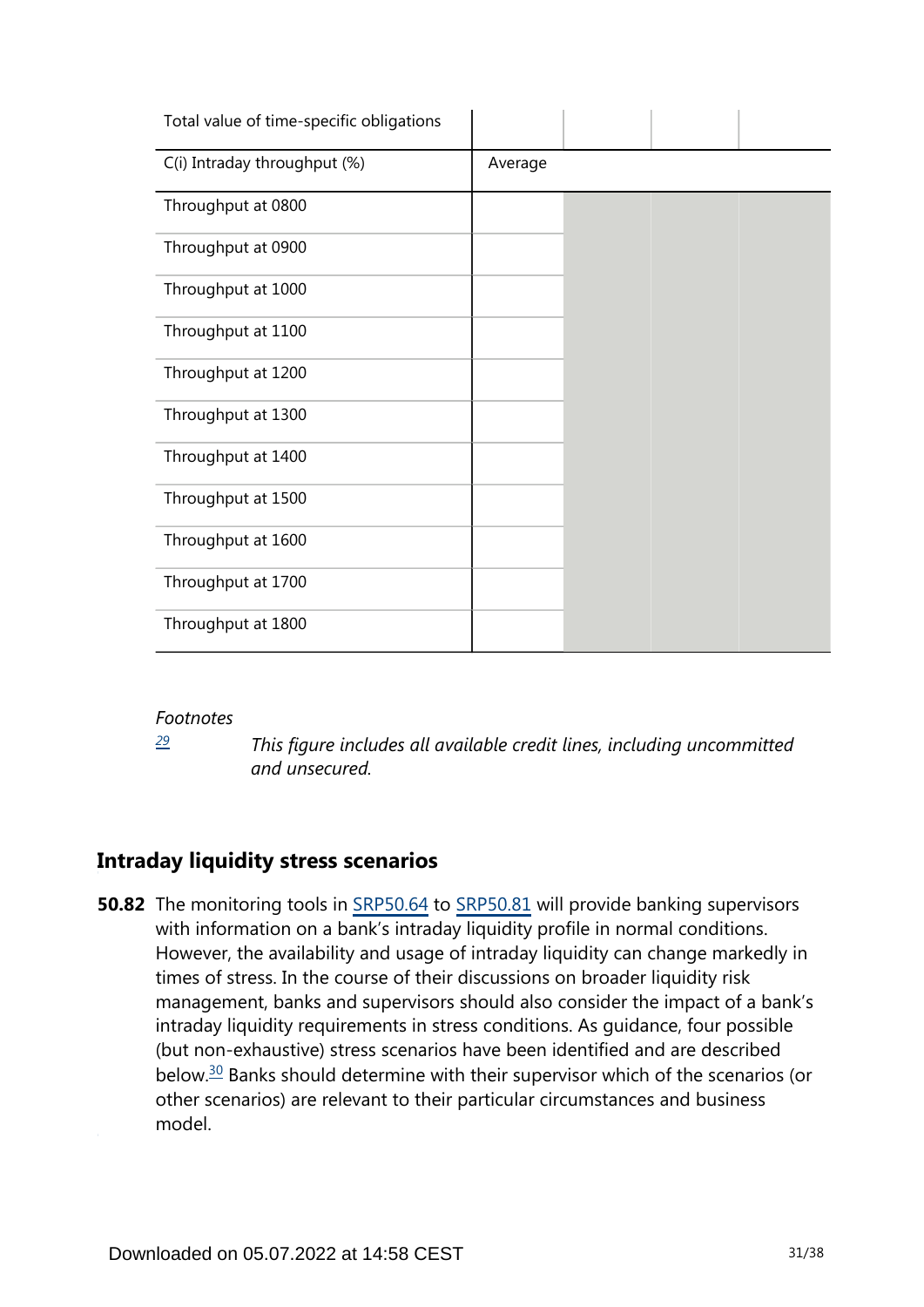- (1) Own financial stress: a bank suffers, or is perceived to be suffering from, a stress event.
	- (a) For a direct participant, own financial and/or operational stress may result in counterparties deferring payments and/or withdrawing intraday credit lines. This, in turn, may result in the bank having to fund more of its payments from its own intraday liquidity sources to avoid having to defer its own payments.
	- (b) For banks that use correspondent banking services, an own financial stress may result in intraday credit lines being withdrawn by the correspondent bank(s), and/or its own counterparties deferring payments. This may require the bank having either to prefund its payments and/or to collateralise its intraday credit line(s).
- (2) Counterparty stress: a major counterparty suffers an intraday stress event which prevents it from making payments. A counterparty stress may result in direct participants and banks that use correspondent banking services being unable to rely on incoming payments from the stressed counterparty, reducing the availability of intraday liquidity that can be sourced from the receipt of the counterparty's payments.
- (3) A customer's bank's stress: a customer bank of a correspondent bank suffers a stress event. A customer bank's stress may result in other banks deferring payments to the customer, creating a further loss of intraday liquidity at its correspondent bank.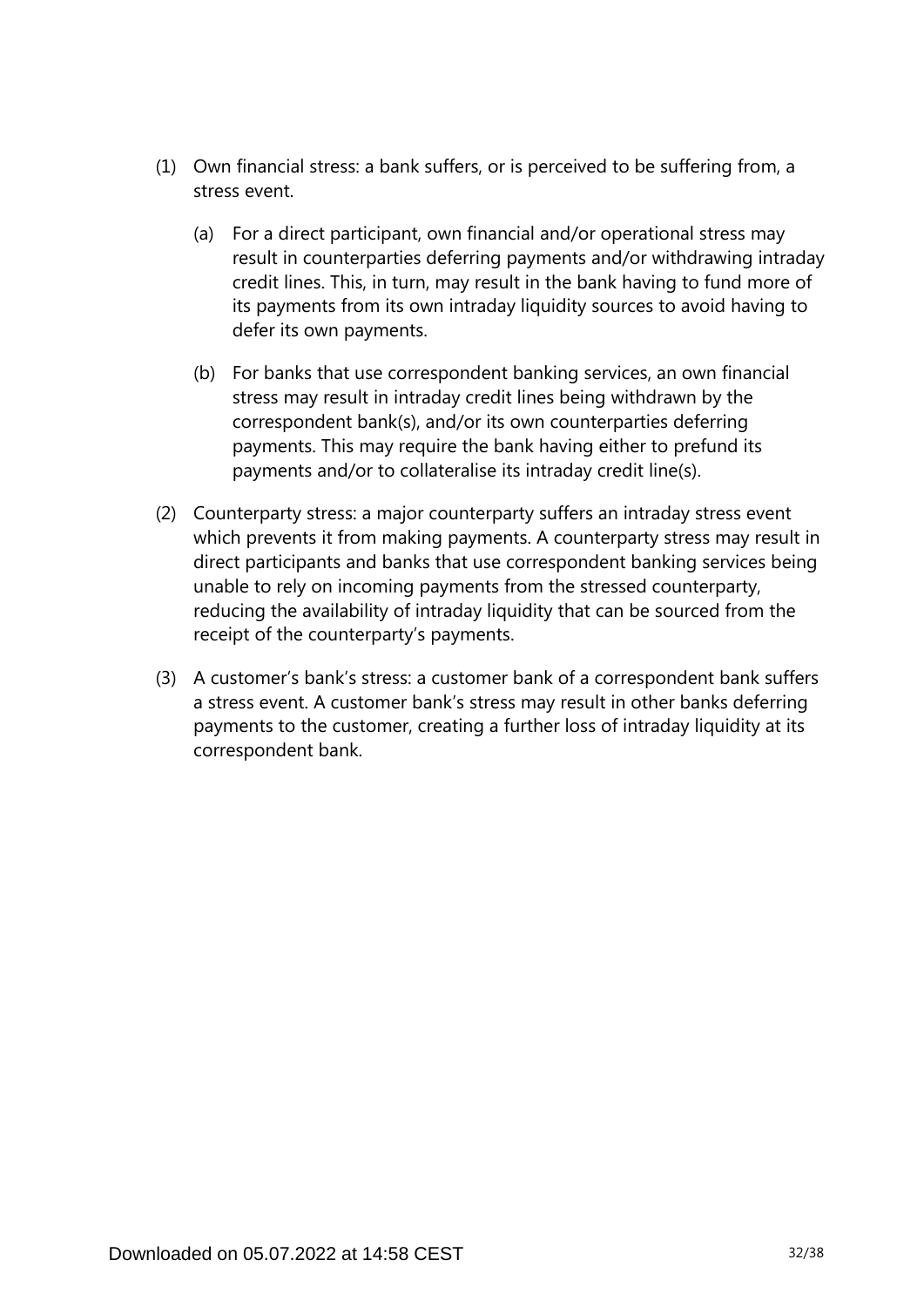- (4) Market-wide credit or liquidity stress: this may have adverse implications for the value of liquid assets that a bank holds to meet its intraday liquidity usage. A widespread fall in the market value and/or credit rating of a bank's unencumbered liquid assets may constrain its ability to raise intraday liquidity from the central bank. In a worst case scenario, a material credit downgrade of the assets may result in the assets no longer meeting the eligibility criteria for the central bank's intraday liquidity facilities.
	- (a) For a bank that uses correspondent banking services, a widespread fall in the market value and/or credit rating of its unencumbered liquid assets may constrain its ability to raise intraday liquidity from its correspondent bank(s).
	- (b) Banks which manage intraday liquidity on a cross-currency basis should consider the intraday liquidity implications of a closure of, or operational difficulties in, currency swap markets and stresses occurring in multiple systems simultaneously.

<span id="page-32-0"></span>*[30](#page-30-1)*

*Banks are encouraged to consider reverse stress scenarios and other stress testing scenarios as appropriate (for example, the impact of natural disasters, currency crisis, etc). In addition, banks should use these stress testing scenarios to inform their intraday liquidity risk tolerance and contingency funding plans.*

## **Application of the stress scenarios**

- **50.83** For the own financial stress and counterparty stress, all reporting banks should consider the likely impact that these stress scenarios would have on their daily maximum intraday liquidity usage, available intraday liquidity at the start of the business day, total payments and time-specific obligations.
- **50.84** For the customer bank's stress scenario, banks that provide correspondent banking services should consider the likely impact that this stress scenario would have on the value of payments made on behalf of its customers and intraday credit lines extended to its customers.
- **50.85** For the market-wide stress, all reporting banks should consider the likely impact that the stress would have on their sources of available intraday liquidity at the start of the business day.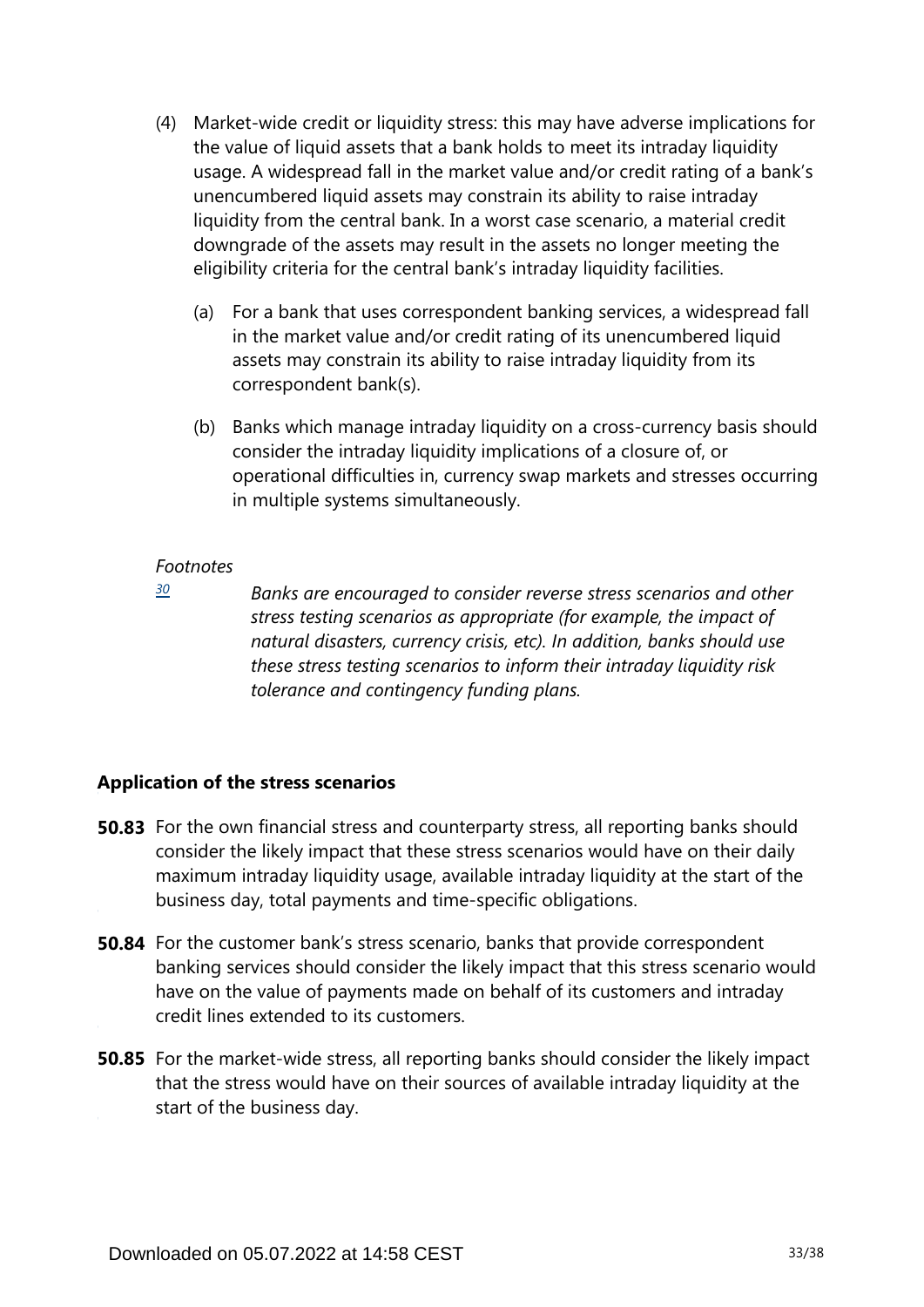**50.86** Banks need not report the impact of the stress scenarios on the monitoring tools to supervisors on a regular basis. They should use the scenarios to assess how

their intraday liquidity profile in normal conditions would change in conditions of stress and discuss with their supervisor how any adverse impact would be addressed either through contingency planning arrangements and/or their wider intraday liquidity risk management framework.

- **50.87** While each of the monitoring tools has value in itself, combining the information provided by the tools will give supervisors a comprehensive view of a bank's resilience to intraday liquidity shocks. The following is a non-exhaustive set of examples which illustrate how the tools could be used in different combinations by banking supervisors to assess a bank's resilience to intraday liquidity risk.
	- (1) Time-specific obligations relative to total payments and available intraday liquidity at the start of the business day: if a high proportion of a bank's payment activity is time critical, the bank has less flexibility to deal with unexpected shocks by managing its payment flows, especially when its amount of available intraday liquidity at the start of the business day is typically low. In such circumstances the supervisor might expect the bank to have adequate risk management arrangements in place or to hold a higher proportion of unencumbered assets to mitigate this risk.
	- (2) Available intraday liquidity at the start of the business day relative to the impact of intraday stresses on the bank's daily liquidity usage: if the impact of an intraday liquidity stress on a bank's daily liquidity usage is large relative to its available intraday liquidity at the start of the business day, it suggests that the bank may struggle to settle payments in a timely manner in conditions of stress.
	- (3) Relationship between daily maximum liquidity usage, available intraday liquidity at the start of the business day and the time-specific obligations: if a bank misses its time-specific obligations, it could have a significant impact on other banks. If it were demonstrated that the bank's daily liquidity usage was high and the lowest amount of available intraday liquidity at the start of the business day were close to zero, it might suggest that the bank is managing its payment flows with an insufficient pool of liquid assets.
	- (4) Total payments and value of payments made on behalf of correspondent banking customers: if a large proportion of a bank's total payment activity is made by a correspondent bank on behalf of its customers and, depending on the type of the credit lines extended, the correspondent bank could be more vulnerable to a stress experienced by a customer. The supervisor may wish to understand how this risk is being mitigated by the correspondent bank.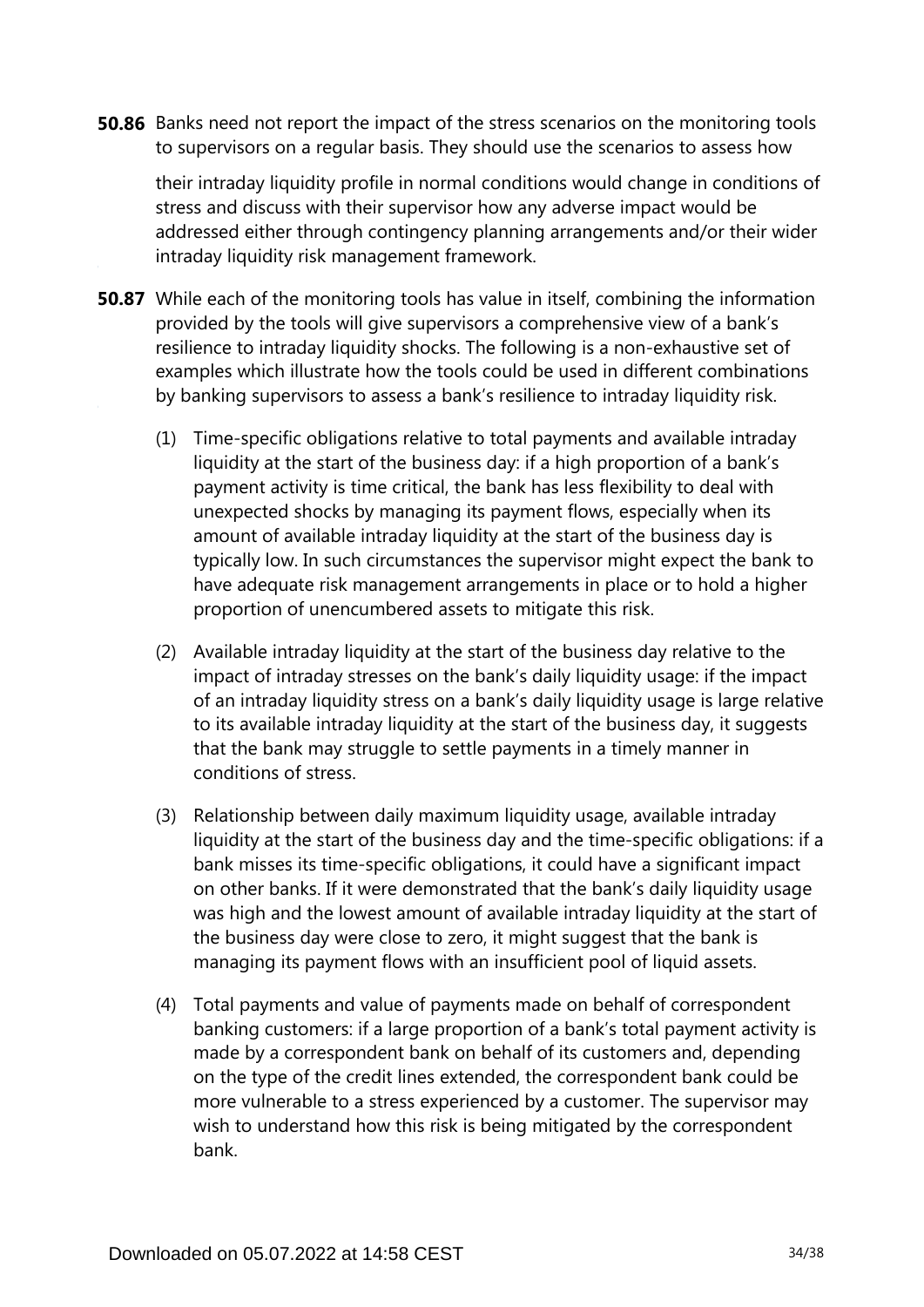(5) Intraday throughput and daily liquidity usage: if a bank starts to defer its payments and this coincides with a reduction in its liquidity usage (as measured by its largest positive net cumulative position), the supervisor may wish to establish whether the bank has taken a strategic decision to delay payments to reduce its usage of intraday liquidity. This behavioural change might also be of interest to the overseers given the potential knock-on implications to other participants in the LVPS.

## **Practical example of the intraday monitoring tools**

**50.88** The following example illustrates how the tools would operate for a bank on a particular business day. Assume that on the given day, the bank's payment profile and liquidity usage is as in Table 5:

| Example of bank payment profile | Table 5        |          |                  |
|---------------------------------|----------------|----------|------------------|
| Time                            | Sent           | Received | <b>Net</b>       |
| 0700                            | Payment A: 450 |          | $-450$           |
| 0758                            |                | 200      | $-250$           |
| 0855                            | Payment B: 100 |          | $-350$           |
| 1000                            | Payment C: 200 |          | $-550$           |
| 1045                            |                | 400      | $-150$           |
| 1159                            |                | 300      | $+150$           |
| 1300                            | Payment D: 300 |          | $-150$           |
| 1345                            |                | 350      | $+200$           |
| 1500                            | Payment E: 250 |          | $-50$            |
| 1532                            | Payment F: 100 |          | $-150$           |
| 1700                            |                | 150      | $\boldsymbol{0}$ |

- **50.89** As a direct participant, the details of the bank's payment profile are as follows. The bank has 300 units of central bank reserves and 500 units of eligible collateral.
	- (1) Payment A: 450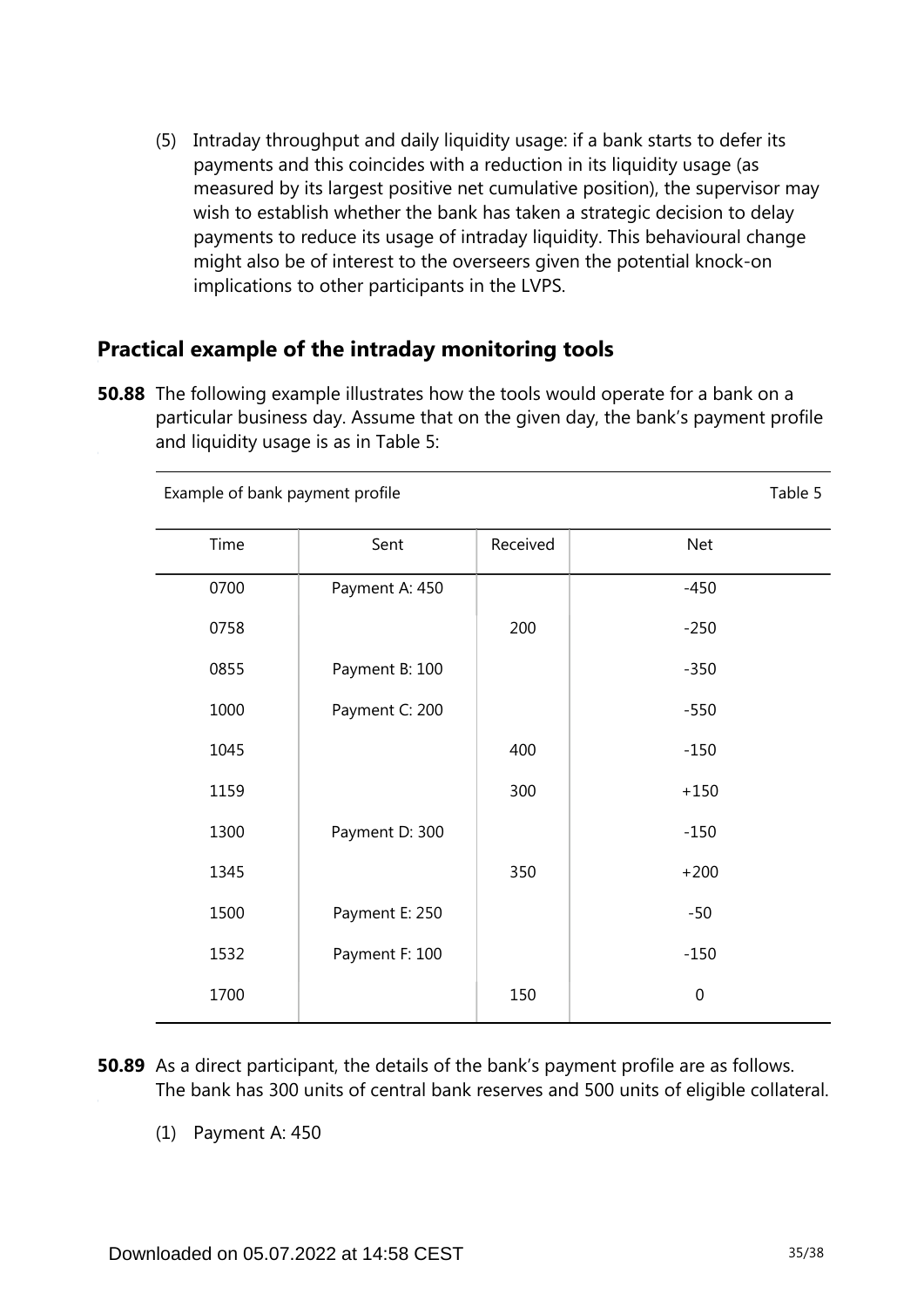- (2) Payment B: 100 to settle obligations in an ancillary system
- (3) Payment C: 200 which has to be settled by 10am
- (4) Payment D: 300 on behalf of a counterparty using some of a 500 unit unsecured credit line that the bank extends to the counterparty
- (5) Payment E: 250
- (6) Payment F: 100
- **50.90** The intraday monitoring tools are as follows.
	- (1) A(i) Daily maximum liquidity usage
		- (a) Largest negative net cumulative position: 550 units
		- (b) Largest positive net cumulative position: 200 units
	- (2) A(ii) available intraday liquidity at the start of the business day: 300 units of central bank reserves + 500 units of eligible collateral (routinely transferred to the central bank) =  $800$  units
	- (3) A(iii) total payments:
		- (a) Gross payments sent:  $450 + 100 + 200 + 300 + 250 + 100 = 1400$  units
		- (b) Gross payments received:  $200+400+300+350+150 = 1400$  units
	- (4) A(iv) Time-specific obligations:  $200 +$  value of ancillary payment (100) = 300 units
	- (5) B(i) Value of payments made on behalf of correspondent banking customers: 300 units
	- (6) B(ii) Intraday credit line extended to customers:
		- (a) Value of intraday credit lines extended: 500 units
		- (b) Value of credit line used: 300 units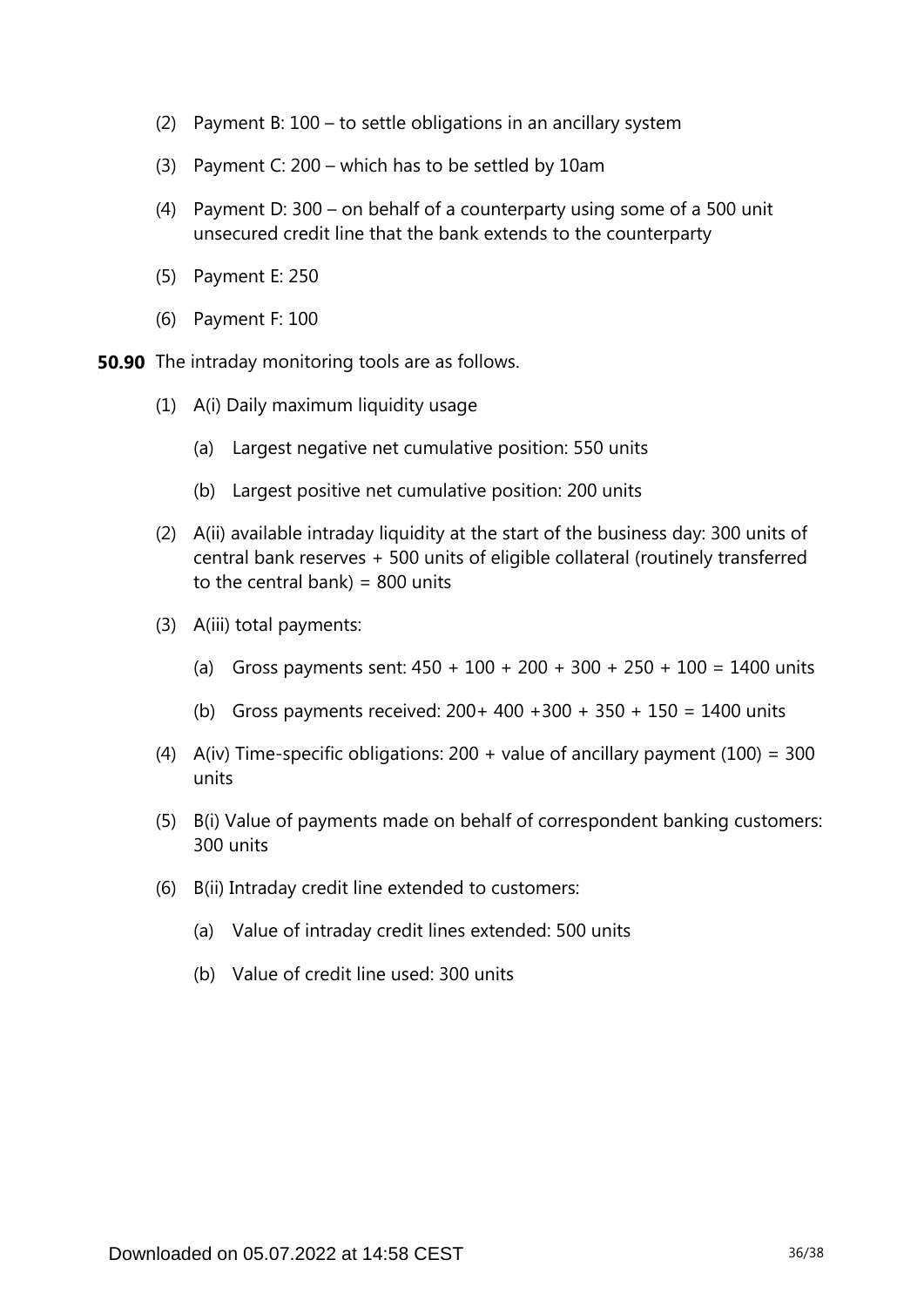### (7) C(i) Intraday throughput

| Intraday throughput |                 | Table 6 |
|---------------------|-----------------|---------|
|                     | Cumulative sent | % sent  |
| 0800                | 450             | 32.14   |
| 0900                | 550             | 39.29   |
| 1000                | 750             | 53.57   |
| 1100                | 750             | 53.57   |
| 1200                | 750             | 53.57   |
| 1300                | 1050            | 75.00   |
| 1400                | 1050            | 75.00   |
| 1500                | 1300            | 92.86   |
| 1600                | 1400            | 100.00  |
| 1700                | 1400            | 100.00  |
| 1800                | 1400            | 100.00  |

- **50.91** For a bank that uses a correspondent bank, the details of the bank's payment profile are as follows. The bank has 300 units of account balance at the correspondent bank and 500 units of credit lines of which 300 units are unsecured and also uncommitted.
	- (1) Payment A: 450
	- (2) Payment B: 100
	- (3) Payment C: 200 which has to be settled by 10am
	- (4) Payment D: 300
	- (5) Payment E: 250
	- (6) Payment F: 100 which has to be settled by 4pm
- **50.92** The intraday monitoring tools are as follows.